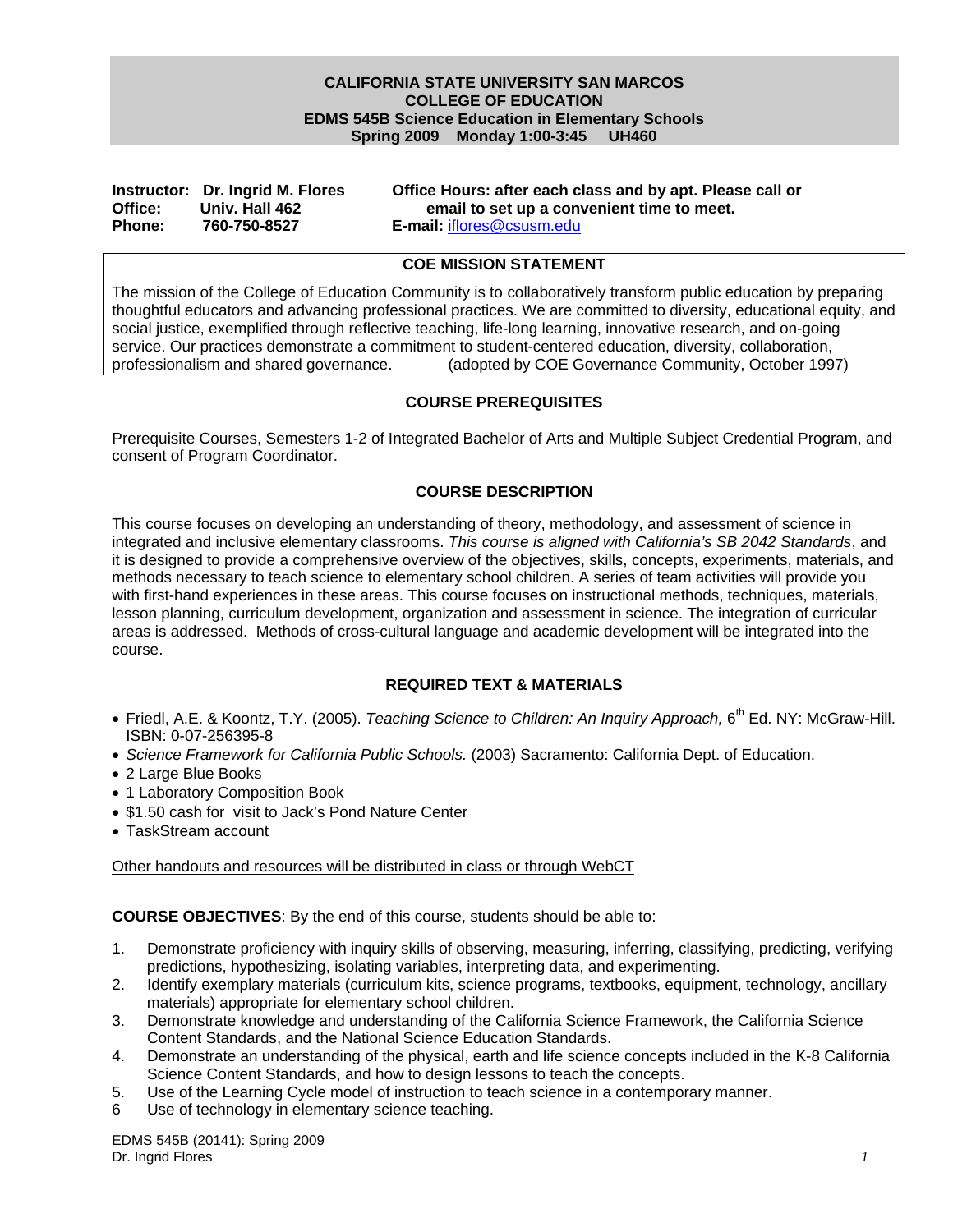- 7. Demonstrate confidence in leading and performing investigations designed to teach science concepts, science process skills, and scientific attitudes.
- 8. Use authentic methods of assessment to evaluate learning of science concepts and processes.
- 9. Design of an elementary science teaching year-long unit.
- 10. Practice strategies to include all students in science (linguistically and culturally diverse, students with disabilities and other students with special needs).

## **COURSE TOPICS**

The Nature of Science The Learning Cycle Model of Teaching Learning Cycle Science Lesson Demonstrations Writing Objectives for Student Learning Developing Essential Questions Writing Science Concept Definitions CA Science Content Standards Grades K-8 California Science Framework SDAIE Strategies in Science: Teaching Science to English Learners Infusing Writing Activities in Science Lessons Science Curriculum Kits and State Approved Texts Science Process Skills and Scientific Attitudes Current Issues in Science Education Infusing Technology into Science Teaching Authentic Assessments in Science Science Projects, Student Research, Science Fairs Safety in the Science Class Inclusion and Teaching Science to Students with Special Needs Concept Mapping Benchmarks and the National Science Education Standards

## **STUDENT LEARNING OUTCOMES**

## **Teacher Performance Expectation (TPE) Competencies**

The course objectives, assignments, and assessments have been aligned with the CTC standards for the Multiple Subject Credential. This course is designed to help teachers seeking a California teaching credential to develop the skills, knowledge, and attitudes necessary to assist schools and district in implementing effective programs for all students. The successful candidate will be able to merge theory and practice in order to realize a comprehensive and extensive educational program for all students.

### **California Teacher Performance Assessment (CalTPA)**

Beginning July 1, 2008 all California credential candidates must successfully complete a state-approved system of teacher performance assessment (TPA), to be embedded in the credential program of preparation. At CSUSM this assessment system is called the CalTPA or the TPA for short.

To assist your successful completion of the TPA, a series of informational seminars are offered over the course of the program. TPA related questions and logistical concerns are to be addressed during the seminars. Your attendance to TPA seminars will greatly contribute to your success on the assessment. Additionally, COE classes use common pedagogical language, lesson plans (lesson designs), and unit plans (unit designs) in order to support and ensure your success on the TPA and more importantly, in your credential program.

The CalTPA Candidate Handbook, TPA seminar schedule, and other TPA support materials can be found on the COE website provided at the website provided: http://www.csusm.edu/coe/CalTPA/ProgramMaterialsTPA.html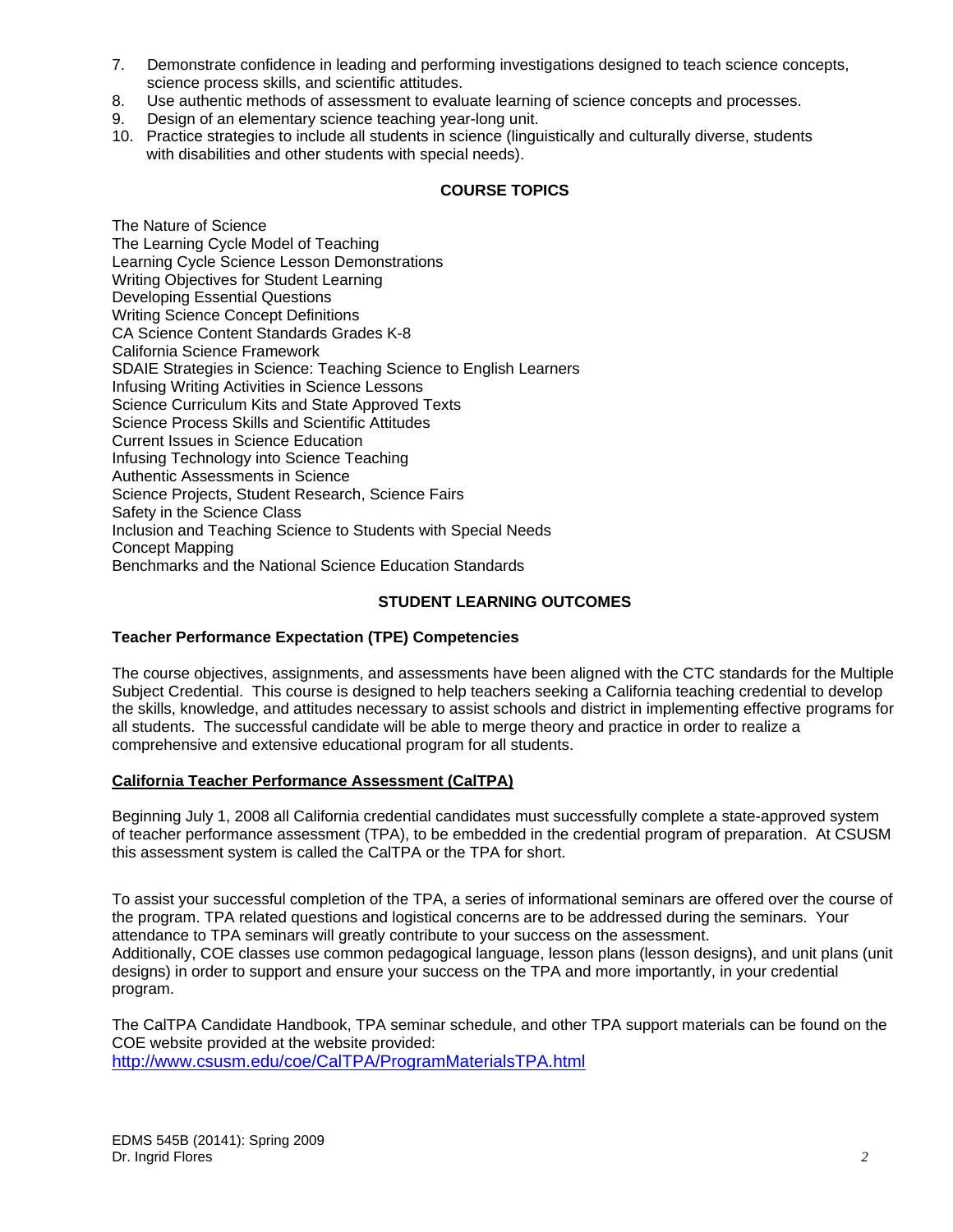## **INFUSED COMPETENCES**

## **Special Education**

Consistent with the intent to offer a seamless teaching credential in the College of Education, this course will demonstrate the collaborative infusion of special education competencies that reflect inclusive educational practices.

### **Authorization to Teach English Learners**

This credential program has been specifically designed to prepare teachers for the diversity of languages often encountered in California public school classrooms. The authorization to teach English learners is met through the infusion of content and experiences within the credential program, as well as additional coursework. Students successfully completing this program receive a credential with authorization to teach English learners. (Approved by CCTC in SB 2042 Program Standards, August '02)

## **Technology**

This course infuses technology competencies to prepare candidates to use technologies, emphasizing their use in both teaching practice and student learning. Students are expected to demonstrate competency in the use of various forms of technology (i.e. word processing, electronic mail, WebCT 6, use of the Internet, and/or multimedia presentations). Specific requirements for course assignments with regard to technology are at the discretion of the instructor. Most assignments will be submitted in hard copy to the instructor, and some specific assignments will also be submitted on WebCT. Keep a digital copy of all assignments for use in your teaching portfolio.

You must use your WebCT email account for this class. The best way to contact me is by WebCT e-mail.

## **COURSE POLICIES**

## **Attendance Policy**

Due to the dynamic and interactive nature of courses in the College of Education, all students are expected to attend all classes and participate actively. Absences and late arrivals/early departures will affect the final grade. At a minimum, students must attend more than 80% of class time, or s/he may not receive a passing grade for the course at the discretion of the instructor. Individual instructors may adopt more stringent attendance requirements. Should the student have extenuating circumstances, s/he should contact the instructor as soon as possible.

For this class, **if you are absent 2 days, your highest possible grade is a B. If you are absent more than 2 days, your highest possible grade is a C**, which means that you will not pass the course. **Late arrivals and early departures** will lower your course grade. For every two times that you are late or leave early, your course grade will be lowered by one letter grade. If you have an emergency or have extenuating circumstances, please see the instructor to make arrangements accordingly. Absences do not change assignment due dates. With few exceptions, late assignments will not be accepted.

### **Writing Requirement**

In keeping with the All-University Writing Requirement, all 3-unit courses must have a writing component of at least 2,500 words (approximately 10 pages), which can be administered in a variety of ways. Writing requirements for this course will be met as described in the assignments.

### **Computer Use During Class Sessions**

You are welcome to use a laptop computer in class when working on class assignments, for example. However, you will need to save checking email or other personal computer use for time outside of class. Most students find it disruptive when they are focusing on class activities or listening to presentations and can hear keyboarding in the classroom. Your kind consideration is greatly appreciated by all!

### **Electronic Communication Protocol:**

Electronic correspondence is a part of your professional interactions. If you need to contact the instructor, e-mail is often the easiest way to do so. It is my intention to respond to all received e-mails in a timely manner. Please be reminded that e-mail and on-line discussions are a very specific form of communication, with their own nuances and etiquette. For instance, electronic messages sent in all upper case (or lower case) letters, major typos, or slang, often communicate more than the sender originally intended. With that said, please be mindful of all e-mail and on-line discussion messages you send to your colleagues, to faculty members in the College of EDMS 545B (20141): Spring 2009 Dr. Ingrid Flores *3*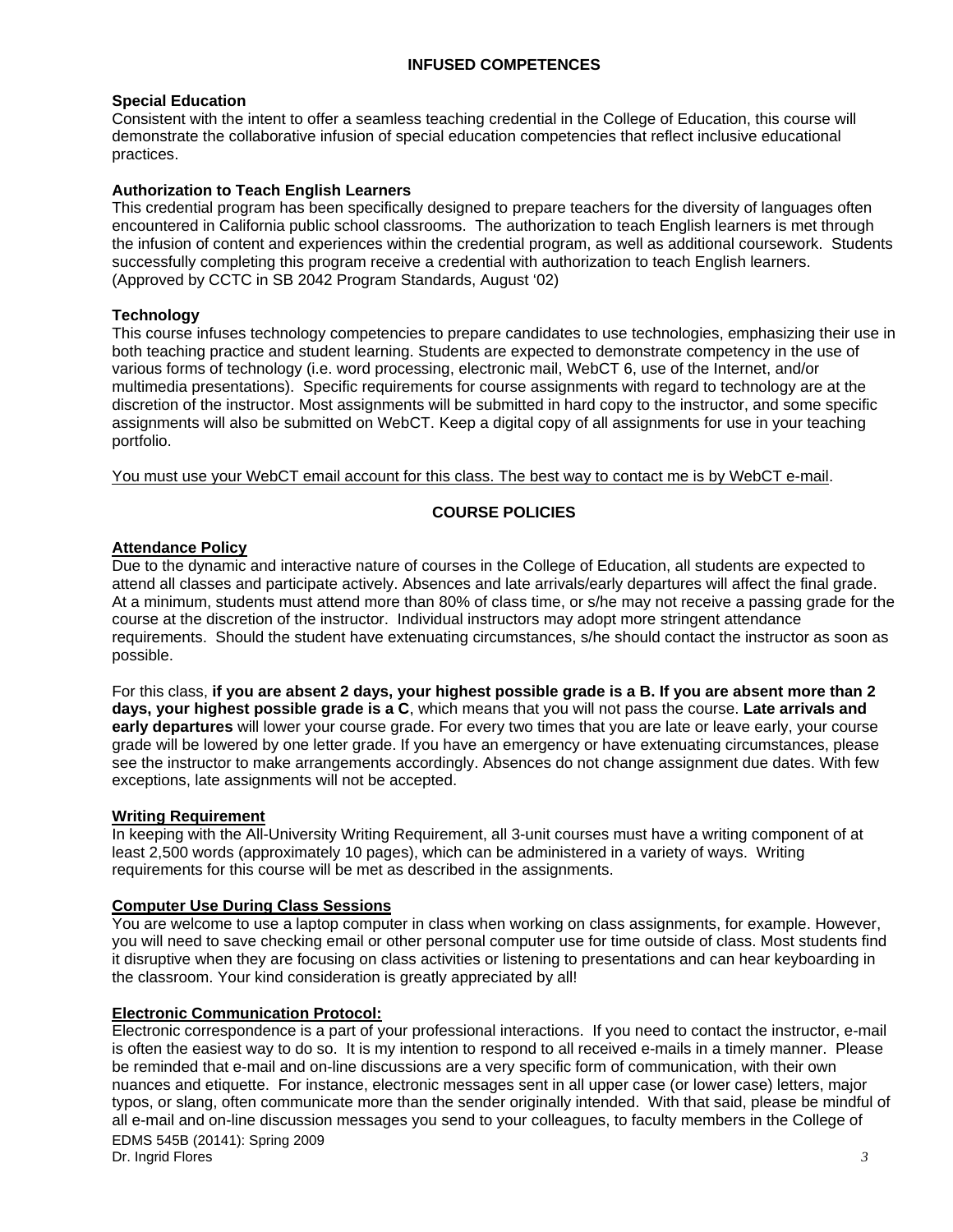Education, or to persons within the greater educational community. All electronic messages should be crafted with professionalism and care.

Things to consider:

- Would I say in person what this electronic message specifically says?
- How could this message be misconstrued?
- Does this message represent my highest self?
- Am I sending this electronic message to avoid a face-to-face conversation?

In addition, if there is ever a concern with an electronic message sent to you, please talk with the author in person in order to correct any confusion.

## **Person-First Language**

Use "person-first" language in all written and oral assignments and discussions (e.g., "student with autism" rather than "autistic student"). Disabilities are not persons and they do not define persons, so do not replace personnouns with disability-nouns. Further, emphasize the person, not the disability, by putting the person-noun first.

### **Students With Disabilities Requiring Reasonable Accommodations**

Students are approved for services through the Disabled Student Services Office (DSS). This office is located in Craven Hall 5205, and can be contacted by phone at (760) 750-4905, or TTY (760) 750-4909. Students authorized by DSS to receive reasonable accommodations should meet with their instructor during office hours or, in order to ensure confidentiality, in a more private setting.

### **CSUSM Academic Honesty Policy**

"Students will be expected to adhere to standards of academic honesty and integrity, as outlined in the Student Academic Honesty Policy in the CSUSM University Catalog. All written work and oral assignments must be original work. All ideas/materials that are borrowed from other sources must have appropriate references to the original sources. Any quoted material should give credit to the source and be punctuated with quotation marks.

Students are responsible for honest completion of their work including examinations. There will be no tolerance for infractions. If you believe there has been an infraction by someone in the class, please bring it to the instructor's attention. The instructor reserves the right to discipline any student for academic dishonesty in accordance with the general rules and regulations of the university. Disciplinary action may include the lowering of grades and/or the assignment of a failing grade for an exam, assignment, or the class as a whole." In addition, all incidents of academic dishonesty will be reported to the Dean of Students.

### **Plagiarism**

It is expected that each student will do his/her own work, and contribute equally to group projects and processes. Plagiarism or cheating is unacceptable under any circumstances. If you are in doubt about whether your work is paraphrased or plagiarized, see the Plagiarism Prevention for Students website http://library.csusm.edu/plagiarism/index.html. If there are questions about academic honesty, please consult the University catalog.

As an educator, it is expected that each student will do his/her own work, and contribute equally to group projects and processes. Plagiarism or cheating is unacceptable under any circumstances. If you are in doubt about whether your work is paraphrased or plagiarized, see the Plagiarism Prevention for Students website http://library.csusm.edu/plagiarism/index.html. If there are questions about academic honesty, please consult the University catalog.

### **Person-First Language**

Use "person-first" language in all written and oral assignments and discussions (e.g., "student with autism" rather than "autistic student").

### **Students With Disabilities Requiring Reasonable Accommodations**

Students must be approved for services by providing appropriate and recent documentation to the Office of Disabled Student Services (DSS). This office is located in Craven Hall 5205, and can be contacted by phone at (760) 750-4905, or TTY (760) 750-4909. Students authorized by DSS to receive reasonable accommodations should meet with their instructor during office hours or, in order to ensure confidentiality, in a more private setting.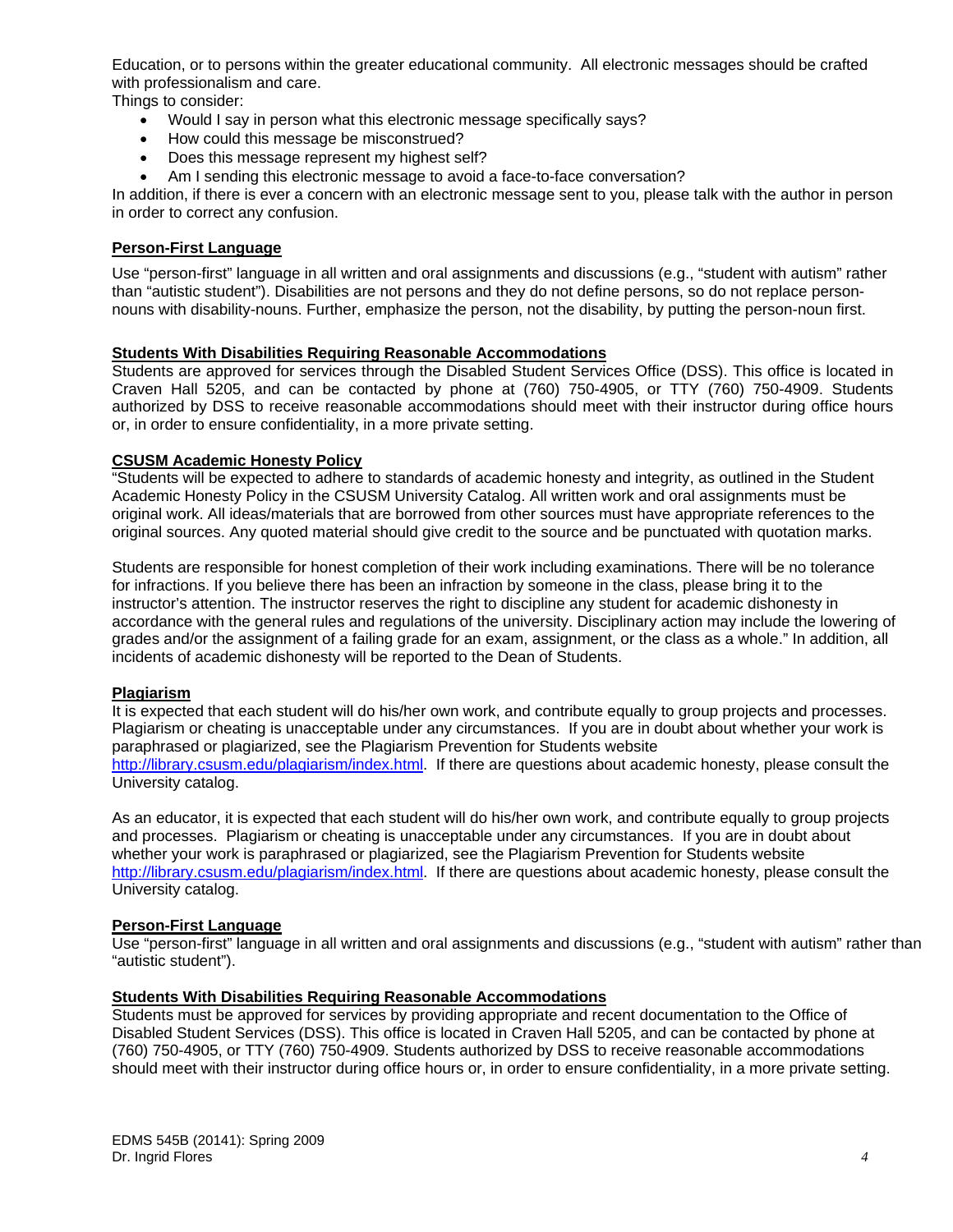# **GRADING STANDARDS**

| $A = 93-100$  | $A - = 90 - 92$ | $B+ = 87-89$    |
|---------------|-----------------|-----------------|
| $B = 83 - 86$ | $B - = 80 - 82$ | $C_{+}$ = 77-79 |
| $C = 73-76$   | $C - = 70-72$   | $F = 0.69$      |

- A 90-100%: Outstanding work on assignment, excellent syntheses of information and experiences, great insight and application, and excellent writing.
- B 80-89%: Completion of assignment in good form with good syntheses and application of information and experiences; writing is good.
- C 70-79%: Completion of assignment, adequate effort, adequate synthesis of information, and application of information and experiences, writing is adequate.
- D 60-69%: Incomplete assignment, inadequate effort and synthesis of information, writing is less than adequate.

It is expected that students will proofread and edit all their assignments prior to submission. Students will ensure that the text is error-free (grammar, spelling), and ideas are logically and concisely presented. The assignment's grade will be negatively affected as a result of this oversight. Each assignment will be graded approximately 80% on content and context (detail, logic, synthesis of information, depth of analysis, etc.), and 20% on mechanics. All reference/resource citations should use appropriate citation form. Please consult with the American Psychological Association (APA) format in the APA Manual,  $5<sup>th</sup>$  edition for citation guidance.

You must maintain a B average (3.0 GPA) in your teacher education courses to receive a teaching credential from the State of California. Courses are not accepted if final course grades are below a C+.

 assigned a course grade unless all the assignments are turned in. Keep digital copies of all assignments for your Credential Program Electronic Portfolio. You will not be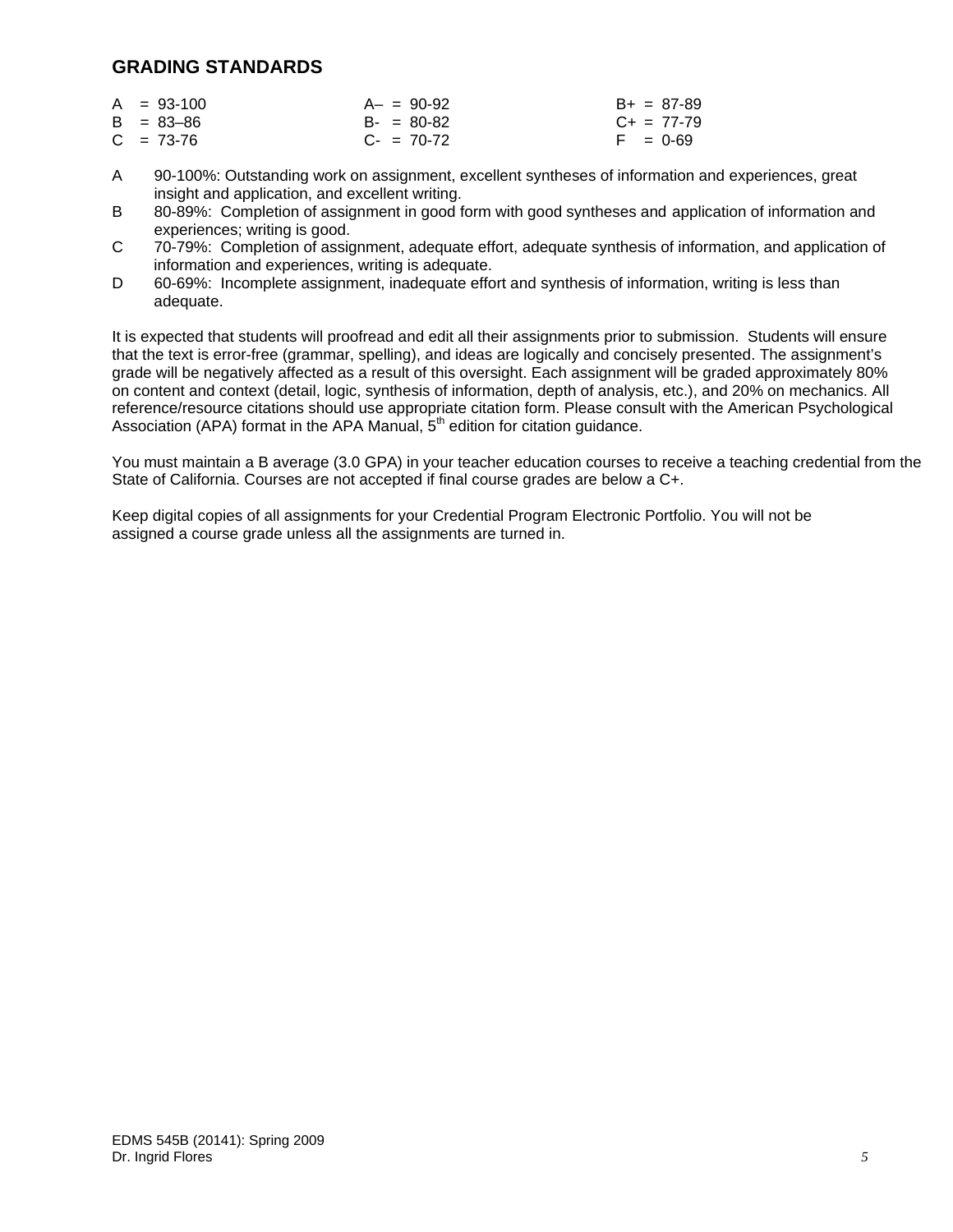## **ASSIGNMENTS**

Each written assignment is expected to have a clear organizational presentation and be free of grammar, punctuation and spelling errors. There will be a reduction in points for the above mentioned errors. Late assignments are not accepted. Prepare carefully for class, and be ready to discuss readings and assignments thoughtfully.

|    | 1. Active Participation and Collaboration (all or nothing credit given) | 5%         |
|----|-------------------------------------------------------------------------|------------|
|    | 2. Reading Journal (Concept Maps)                                       | 10%        |
|    | 3. California Science Framework and Standards Activity                  | 10%        |
|    | 4. Hands-on Learning Cycle Science Lesson Design and Presentation       | <b>20%</b> |
|    | 5. Learning Cycle Lesson Drawings and Explanations (5% each)            | 10%        |
|    | 6. Science Exploratorium Lesson Plan/Presentation                       | 15%        |
| 7. | Science Curriculum Unit and Presentation                                | 25%        |
|    | 8. Course Reflection                                                    | 5%         |

## **DESCRIPTIONS OF ASSIGNMENTS**

## **1. Active Participation and Collaboration (all or nothing credit) - 5%**

Teacher education is a professional preparation program and students will be expected to adhere to standards of dependability, professionalism, and academic honesty (refer to rubric attached to this syllabus). Grading will include a component of "professional demeanor." Students will conduct themselves in ways that are generally expected of those who are entering the education profession, including the following:

- • On-time arrival to all class sessions and attendance for the entire class period
- Advance preparation of readings and timely submission of assignments
- • A positive attitude at all times
- Active participation in all class discussions and activities
- Respectful interactions with the instructor and other students in all settings
- Carefully considered, culturally aware approaches to solution-finding

### **2. Reading Journal (Concept Maps)**: individual **- 10%**

The purpose of the journal entries is to help you carry the science content from short term into long term memory and understanding so that you can more easily teach science when you become a classroom teacher. The assigned readings provide an important foundation for your increasing understanding of how to effectively teach science. You will need a large Blue Book. Reading journals (blue books) will be collected and will only receive full points if completed by the date indicated in the schedule. You must use a Blue Book, and spiral paper stuck in Blue Books will not be accepted.

You will be required to complete 3 Concept Maps for this course. Use your Big Blue Book for these entries. Concept Maps may be done by hand but must be neat and legible. For each Concept Map, choose one different chapter from the text readings indicated in the Course Schedule of Topics and Assignment attached to this syllabus. Concept Maps are to be turned in according to the date assigned to the chapter reading.

- The Concept Map should include **ALL major concepts** discussed in **one** chapter. Do not include information from the investigations, only the science content. The Concept Map must follow the Concept Mapping procedures taught in class.
	- Each concept map has a possible total of 10 points.
	- a. Most general, inclusive Concept at top………………………………………1 point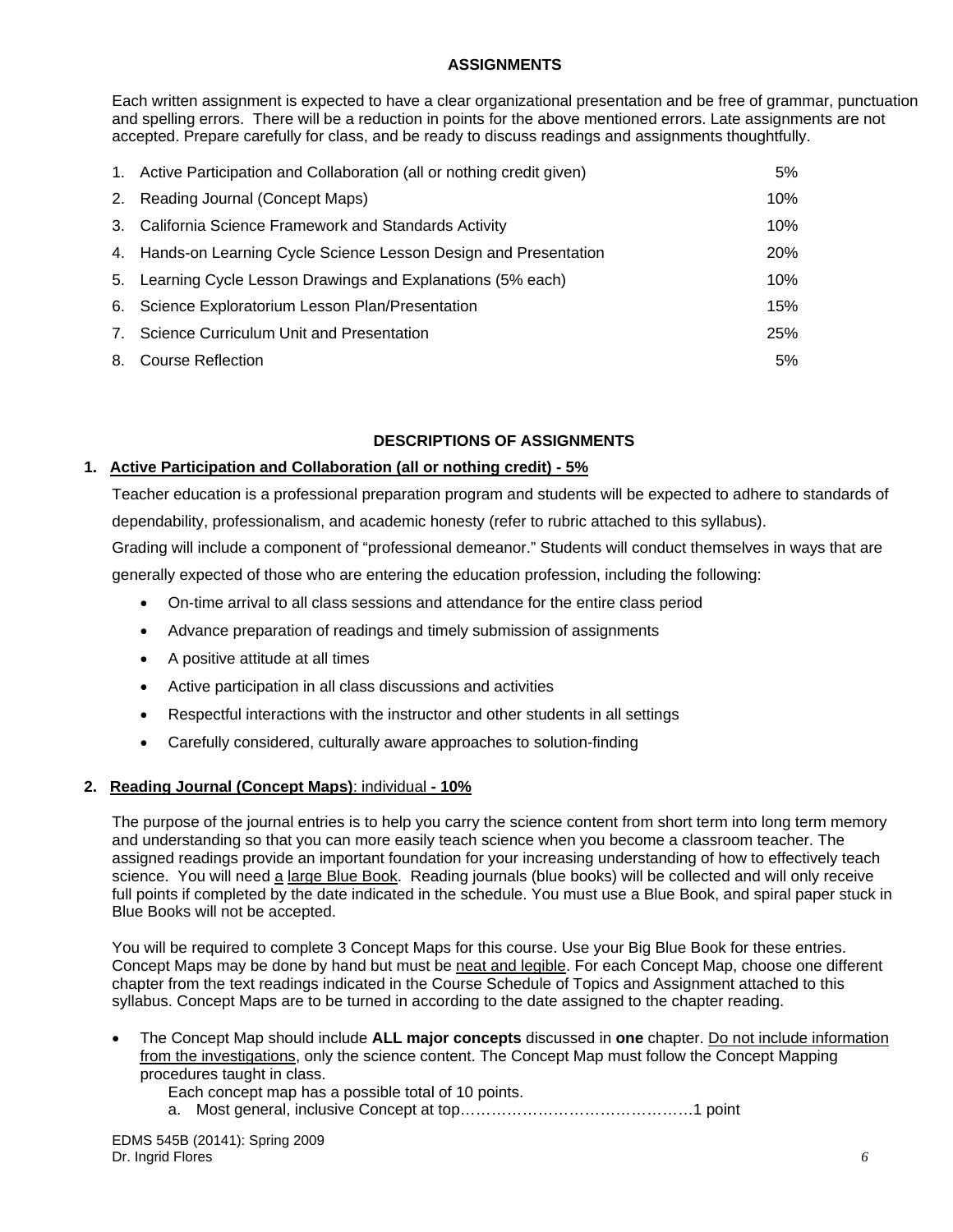| e. Verbs or prepositions for Linking Words between Concept 2 points |  |
|---------------------------------------------------------------------|--|

f. NOT mind-mapping or mind-webbing

## For Concept Maps, **(a) indicate on each page of your Large Blue Book the title of the Chapter you are outlining, (b) write your name and date at the top of each page and (c) number each page.**

# **3. California Science Framework and Standards Activity** - **10%**

Purpose of the assignment: To read a portion of the California Science Framework and the Standards for a particular grade. You will write your individual response to the readings. Then you will work with your partner to prepare and do a presentation to the class. It is essential that you do the reading and the write-ups BEFORE you meet with your partner.

## **3a. Framework summary response: (Individual assignment) – 5 pts**

- Read the first part of the California Science Framework, up to page 22. This includes Board Policy, the Introduction and Chapters One and Two.
- Think about the reading holistically.
- Type about a page, in your own words, that answers these questions: What were the most important ideas addressed in the reading? How does science teaching differ from instruction in other subjects? What are the most important elements of a strong science instructional program? Come to class prepared to discuss the questions and turn in your answers.

# **3b. Grade level Science standard response: (Individual) – 5 pts**

- Using the standard for your chosen grade, each one of you will pick a line item from physical science, life science, or earth science (All 3 will be represented within each group of 3 students). For each one, come up with a brief description of an activity that children in that grade can do that also addresses one of the Investigation and Experimentation standards for the grade.
- You should end up with three sections, each of which includes a content line (physical, life, or earth science), an Investigation and Experimentation line, and a one or two sentence description of an activity that combines the two. The whole thing should be about a page. Write your name on yours and turn in with your partners'.
- See example next page.

## **3c.** Team preparation and presentation – (Small group ) – 10 pts

Get together with your partners. Look at the activities that you each wrote up for Assignment 2b. Choose one activity.

- With your partner, write up a lesson plan for the activity (with standards, objectives, assessment plan, and a brief description of the activity}. Put it on chart paper or PowerPoint so it can be easily presented to the class. Make sure you quote the line from the standard on which your lesson plan is based.
- With your partners, come up with a brief overview of the Science Standards for your grade. Don't try to give us every single line of the standard. Summarize it in such a way that we see an overview of what students are supposed to learn in physical, earth, and life science and in investigation and experimentation in that grade.
- Your group will have about 8 minutes to present your lesson plan and standards choices. Be prepared to explain why your lesson plan represents really good science for kids.
- Your grade for this assignment will be based on the content and quality of your presentation, and on the level of collaboration with your partners.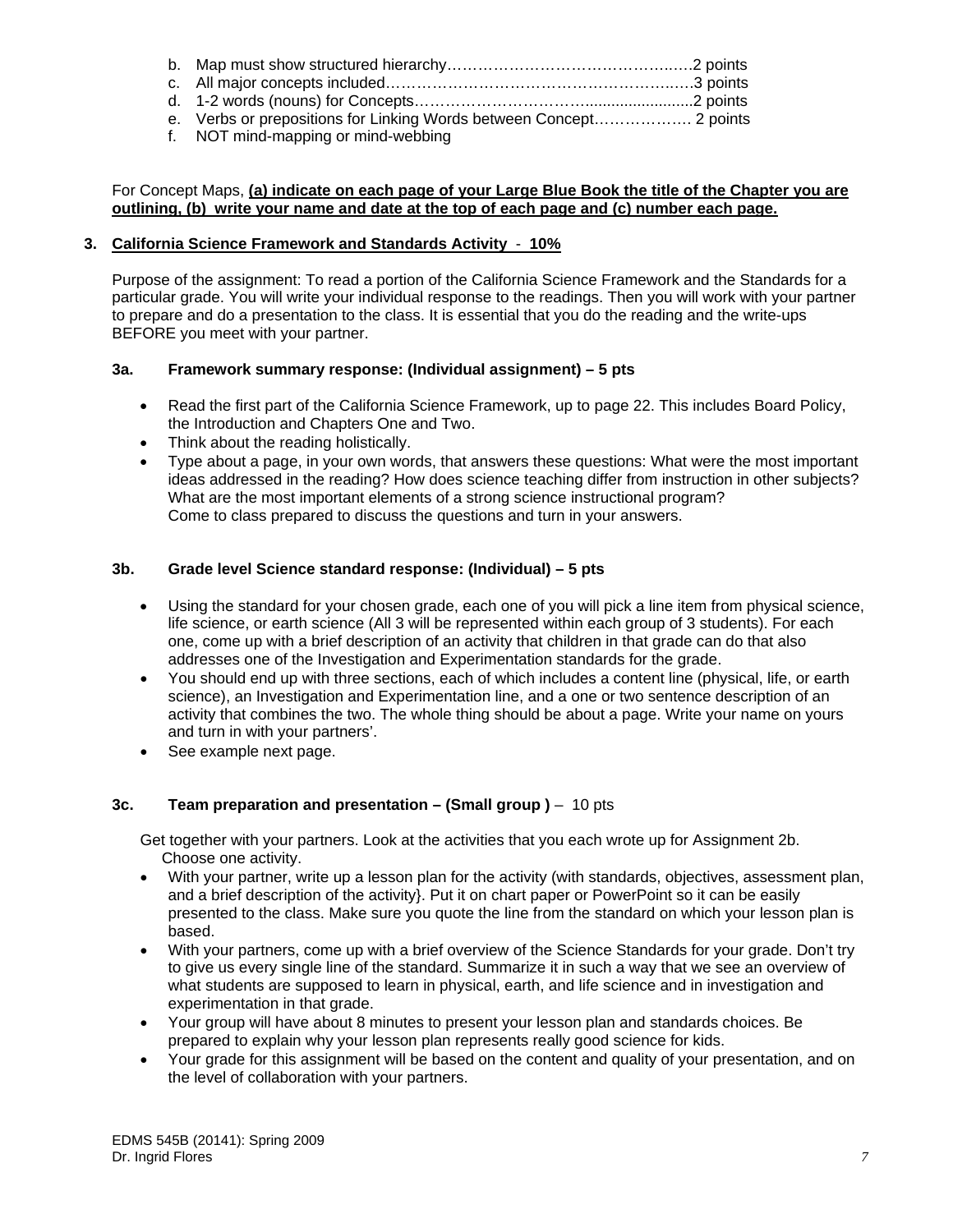### **Sample Response to Assignment 3b**.

Grade Four

Physical Science

1b. Students know how to build a simple compass and use it to detect magnetic effects, including the Earth's magnetic field

Investigation and Experimentation

6f. Follow a set of written instructions for a scientific investigation.

### Activity

Following directions from the Internet, the students will work in partner pairs to build compasses, using paper cups, thread, a needle and a magnet. They will observe and record the action of the compass indoors and outdoors, and in proximity to various objects.

### Life Science

2c. Students know decomposers; including many fungi, insects, and microorganisms, recycle matter from dead plants and animals.

Investigation and Experimentation

6c. Formulate and justify predictions based on cause-and-effect relationships.

#### Activity

 the progress of the mold in various circumstances (if the bread is left in the open air, if the bread is in a The students will predict the growth of mold on bread that has no preservatives. They will observe and record closed sandwich bag, etc.)

### Earth Science

5c. Students know moving water erodes landforms, reshaping the land by taking it away from some places and depositing it as pebbles, sand, silt, and mud in other places (weathering, transport, and deposition).

### Investigation and Experimentation

6b. Measure and estimate the weight, length, or volume of objects.

#### **Activity**

In groups of four, students will create landforms (using common dirt) on cookie sheets. They will add measured amounts of water to their landforms, and will collect and measure the dirt that runs off.

**4. Hands-on Learning Cycle Science Lesson Design and Presentation - 20%**

(Due on assigned day for the lesson per course schedule)

 Purpose: To develop and teach a particular kind of a science inquiry lesson that teaches both science thought processes and science content.

 Students will lead hands-on science lessons during class. The lessons should (a) model inquiry teaching and learning (b) be based on strong essential questions, (c) be content-understandable, and (d) be based on the CA Science Content Standards. Differentiated strategies for English language learners, students with special needs and GATE students as well as technology integration are required components of this assignment.

 You will work in groups of three to lead a science lesson based on the Learning Cycle Model of Instruction . You will prepare and teach this lesson to your classmates. Each team will be assigned a specific science topic for which you will plan and teach the lesson. This topic will determine the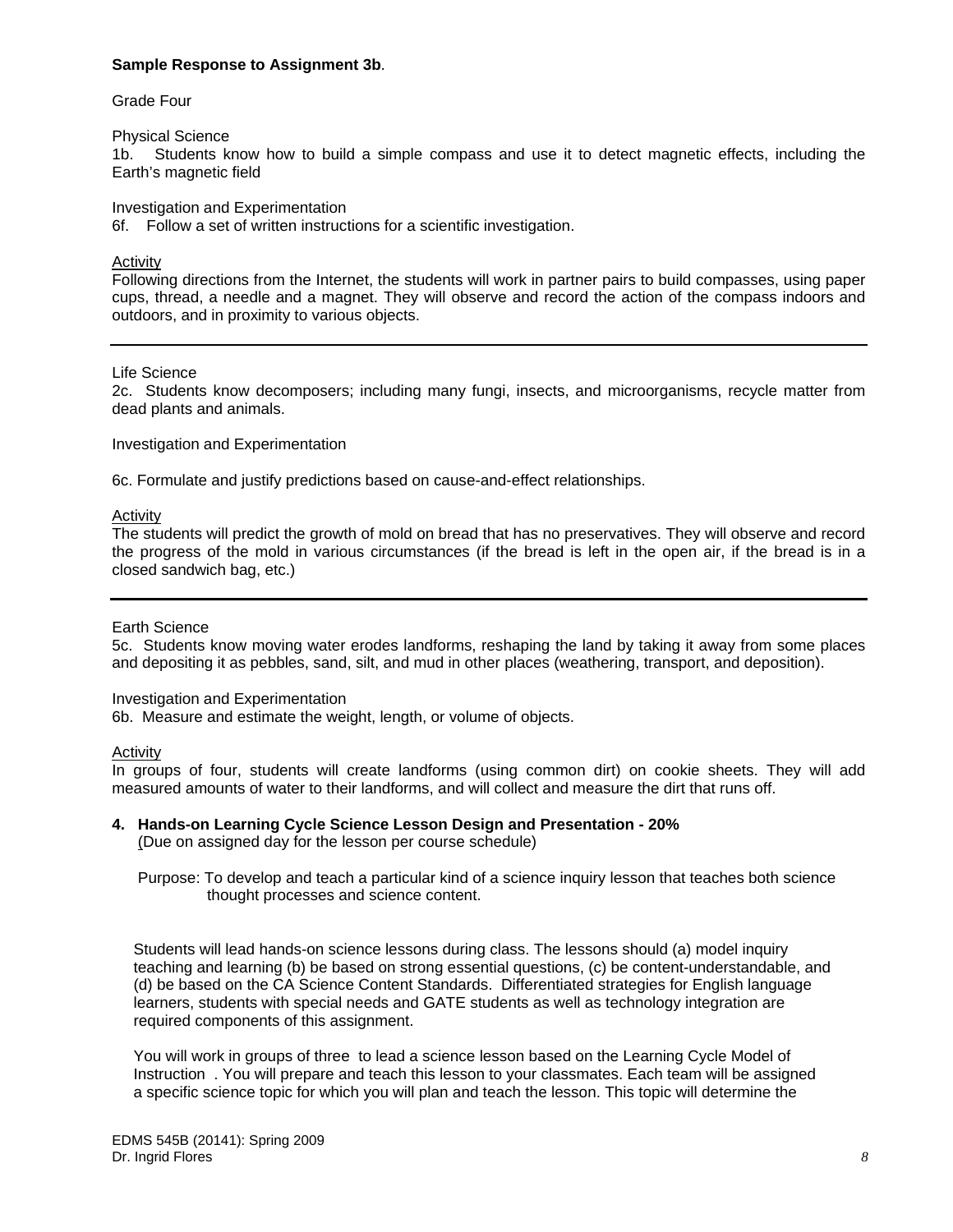grade level and California Science Standard your team lesson design will cover. Use activities from the textbook, Internet sites or other science resources. The team should teach the lesson as you would to elementary school students. Your classmates will not role-play elementary students, but will learn the science content and how to teach it. Treat your classmates as teachers, not elementary students. Each team will be allocated a maximum of 35 minutes of class time to teach their lesson.

 The lessons should follow the **Learning Cycle** Instructional Model (make sure that you include all **3 stages**), must include hands-on activities, and should emphasize specific science concepts. The Exploration and Application phases of the Learning Cycle require different hands-on science activities using manipulatives. Before the lesson, write the essential questions about the lesson on the board for students to consider during the lesson. These questions should be **higher level questions** (analysis, synthesis or evaluation level) according to **Bloom's Taxonomy**.

 Begin Exploration with students making predictions/answering questions or accomplishing challenges. Hands-on activities are NOT reading or completing worksheets (though they may require students to read something or complete lab observation sheets). You should take the activities "off of paper" and require students to use the science process skills with science manipulatives. You need to know and demonstrate the stages of the Learning Cycle, or you will not be given credit for your lesson.

 Be sure you understand the concepts you are emphasizing, and that you can explain them. The lessons should be developmentally appropriate for K-6, and should follow the NSTA Safety Guidelines. Your lesson plan should also identify and explain strategies for English language learners and adaptations for both students with special needs and for GATE students.

**Prepare a PowerPoint Presentation** to use in your lesson that is a strong overview of all your lesson design components. Include: Lesson title, grade level, content area and subject matter, state science standards, objectives, definitions of important science concepts in the lesson, essential questions, learning cycle phases, a briefly detailed explanation of the science content, assessment plan and criteria, accommodations/adaptations for ELs, GATE, SPED, and 3 everyday applications. Additionally, include a list of at least 3 interactive web sites (with short descriptions) that address the science topic and concepts through simulations, graphics and movies. You should have links to these web sites and show one examples during the lesson. **Bring children's literature reflecting science concepts relating to your lesson topic to showcase.**

Science Lesson Plan Document

- Prepare a comprehensive document that includes the information under Lesson Design Format (see pages 11-16 of this syllabus), making sure you include:
	- o Your names at the top
	- o All components in the Lesson Design Format
	- o References and other required information at the end of the lesson plan.

 classmates. IMPORTANT NOTE: At least three full days PRIOR to your presentation, email your complete lesson design and your PowerPoint Presentation to me for review. Include all team members' names and the date you will present to the class in the email. After I email you back regarding needed changes and you make revisions, please post your revised lesson design and PPT on the appropriate thread in the WebCT discussion board for access by your

**On the day of your lesson presentation, please begin the lesson by turning in 1 hard copy of your lesson design and data sheets to me. You should also give me copies for each team member of the Lesson Design Rubric available in the Handouts and Readings folder of your WebCT homepage.**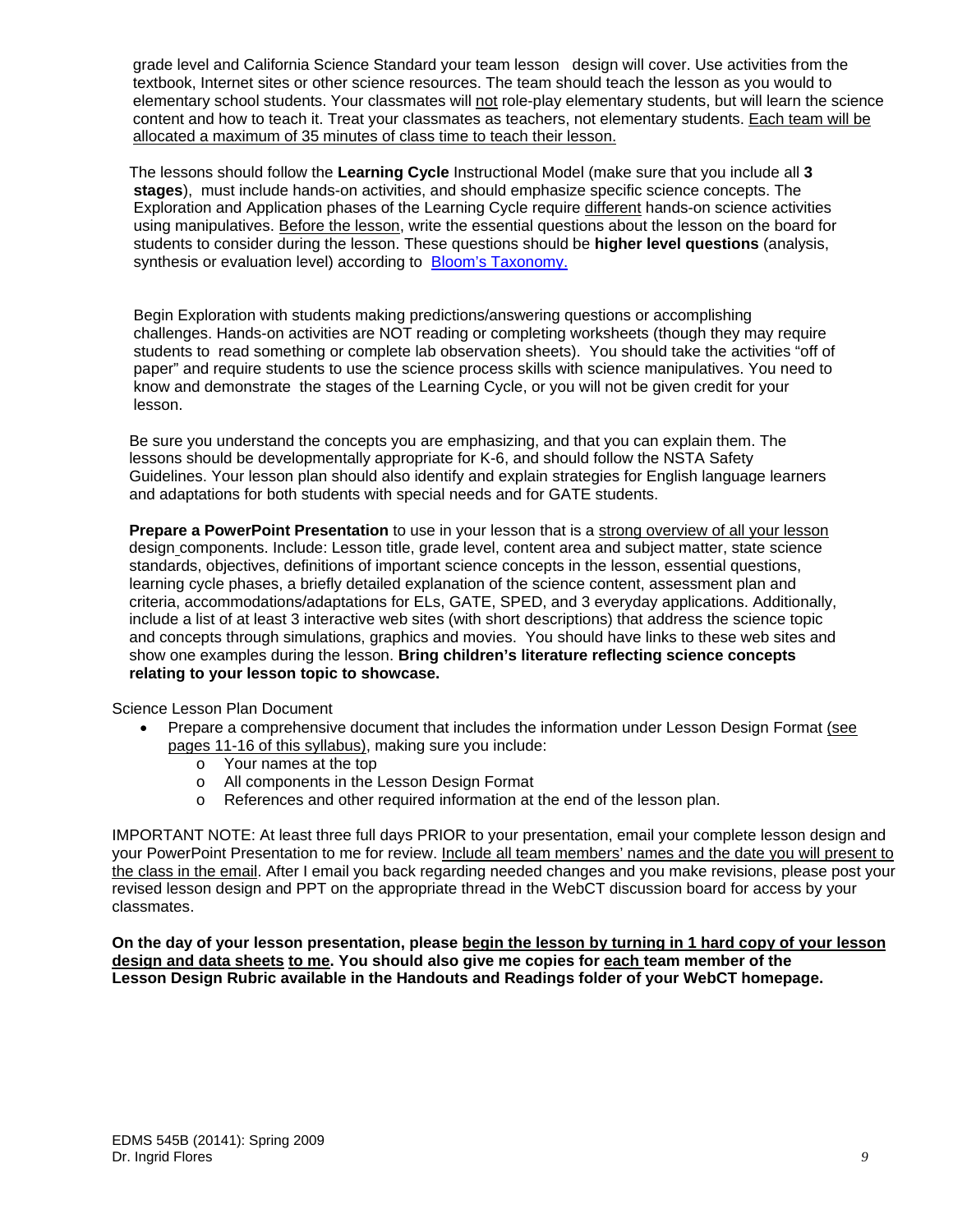## **Elements of the Learning Experience**

**Lesson Title**: What is the title of your lesson?

**Grade Level**: What is the grade level?

**Content Area:** *Example: Life Science, Physical Science or Earth Science*

 **Subject Matter:** *Example: Heat Transfer, Plant Reproduction, The Digestive System, etc* 

**Time Period for the Learning Experience:** *Example: two 30 minute sessions science* 

**Student Groupings**: How will you group students for instruction?

**State adopted science content standards**: Include at least 1 science area (life science, physical science, or earth science) standard and 1 Investigation/Experimentation standard.

**Lesson objective(s) (based on the content standards)**: What do you want students to be able to do? Write in complete sentences. Use an action verb and explain how students will demonstrate their new knowledge and understanding. *Example:* "The student will demonstrate understanding of \_\_\_\_\_\_\_\_\_\_\_." Or "The student will be able to

**Science Concept(s):** What Big Idea(s) are you trying to teach? Do not say. "The students will \_\_\_\_\_\_\_\_\_." (That is an objective, not a concept.)

> *Example: Electricity is a form of energy generated by the flow of electrons through a conducting substance.*

 **Essential Questions**: List at least two essential questions specific to the concept that you want students to be able answer during the lesson. What is it that students should be able to answer by having successfully participated in your lesson? These are based on the BIG Ideas (tied to the learning objectives) of your lesson to focus student learning and should be high order questions.

> *How can you prove that air is a real substance that occupies space Examples: How does sound travel? (Also: Explain how sound travels.) How is frequency related to the volume of a sound?*

**Class Description -** For the purpose of this assignment, the class description must include English Language Learners, Special Education Students and GATE students

*Type of class (self contained, subject specific), time of year, general background of students learning in relationship to new learning (challenges and prior learning)* 

 *English Learner: Beginning, intermediate, and advanced (use the ELD standards to determine the needs of each of these students).* 

 *Special education: one student with a learning disability(ies) and one with another special education identified disability GATE student: identify the student's needs* 

 *Regular education: remaining students*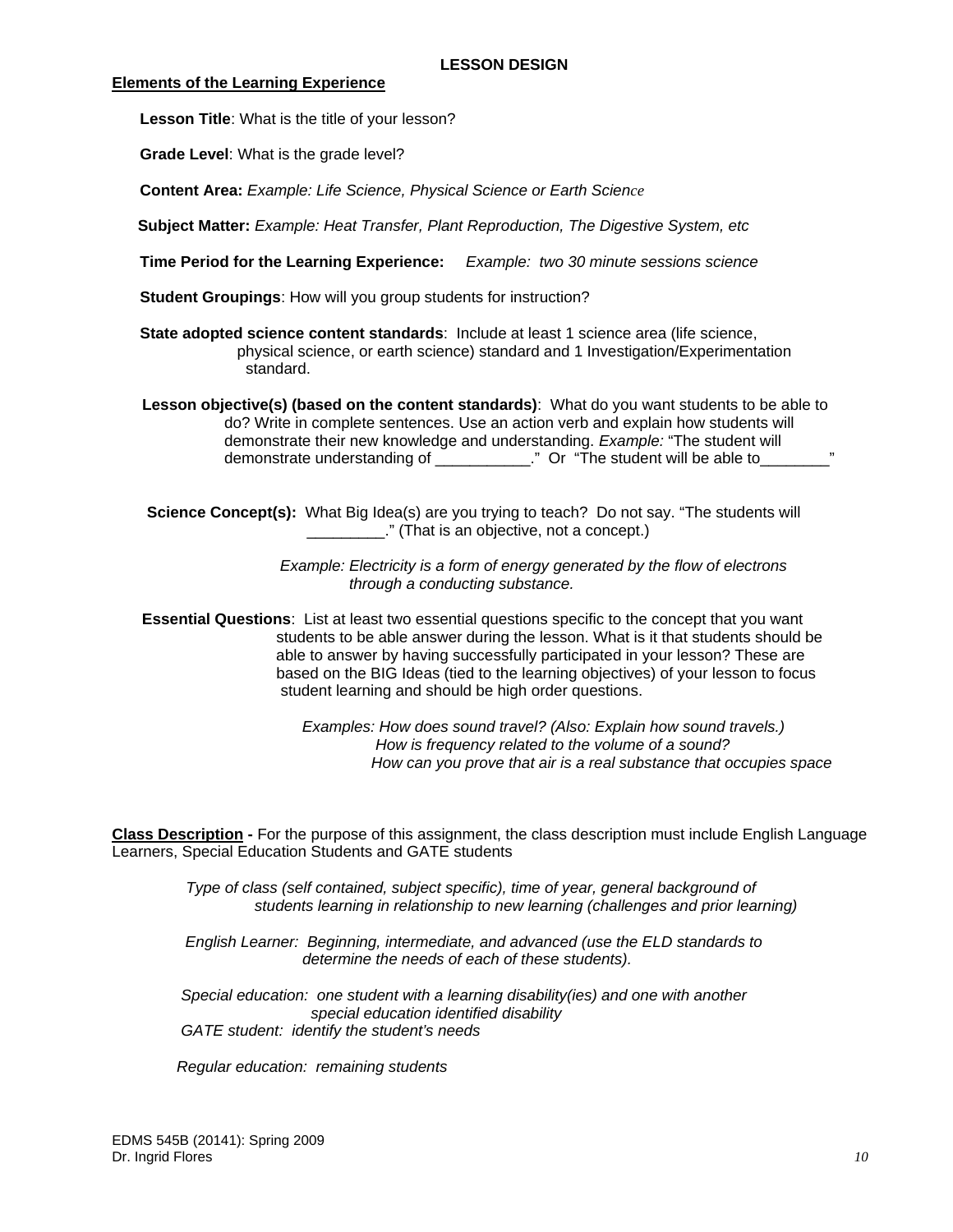### **Developmental needs of the students at this age**

*Give examples based on the different learning needs for K-3 and 4-6* 

*Developmental age appropriate skills and needs of the students* 

*Example: engaging activities (hands on, etc)* 

#### **Assessment Plan Tied to Learning Objectives**

*Type of assessment: Prior knowledge (pre assessment), Formative (progress monitoring), Summative (final product)* 

*Description of assessment* 

*Feedback strategies: how students will be informed of specific successes and challenges and future activities to fill the individual students gaps.* 

*Reflection of the assessment: Strengths and weaknesses in relationship to the learning goal. Describe your alternative assessment based on the potential gaps in the students learning.* 

#### **Assessment Criteria Tied to Learning Objectives**

*What criteria will you use to grade the assessment? How will you know if a student has successfully completed the assessment and accomplished the learning goals? What will they do to show you they have succeeded?* 

#### **Resources**

*What will the teacher need? What will the students need? Review teacher's manuals, pacing guides, and appropriate supplemental materials to determine the materials you will need to present this lesson. Materials should include lists of supplies to present this lesson.* 

#### **Instructional Strategies: Lesson Procedures**

Explain the procedures for each phase of the Learning cycle. Include what the teacher will do and what the students will do. Include suggested number of minutes for each component of the lesson.

|                                                                                                                                                    | <b>INSTRUCTIONAL STRATEGIES</b>                                                                                                                                                                                                                                             | <b>STUDENT ACTIVITIES</b>                                                                                                                                                                                                                                                                        |
|----------------------------------------------------------------------------------------------------------------------------------------------------|-----------------------------------------------------------------------------------------------------------------------------------------------------------------------------------------------------------------------------------------------------------------------------|--------------------------------------------------------------------------------------------------------------------------------------------------------------------------------------------------------------------------------------------------------------------------------------------------|
| <b>The Learning Cycle</b>                                                                                                                          | What the teacher does.                                                                                                                                                                                                                                                      | What the students do.                                                                                                                                                                                                                                                                            |
| Engagement                                                                                                                                         | How will you focus/motivate students?<br>$\equiv$ mins                                                                                                                                                                                                                      | What will students be doing<br>during the anticipatory set?<br>mins                                                                                                                                                                                                                              |
| <b>Exploration</b>                                                                                                                                 | Explain what and how you will provide an<br>exploration science activity (must be<br>$hands-on$ . $mins$                                                                                                                                                                    | Explain what students will be<br>doing during the exploration<br>activity. __ mins                                                                                                                                                                                                               |
| Concept Invention<br>a. Students share what they<br>did and learned during<br>Exploration<br>b. Teacher introduces students<br>to new information. | How will you have students share their<br>ideas, knowledge and questions from the<br>exploration phase? Explain how you will<br>introduce students to relevant<br>information, terminology and concepts to<br>reinforce what they learned during<br>exploration. _____ mins | Explain how students will<br>share their ideas, knowledge<br>and questions from<br>exploration phase. Explain<br>what students will be doing<br>while you are introducing<br>relevant information,<br>terminology and concepts to<br>reinforce what they learned<br>during exploration. ____mins |
| <b>Concept Application</b>                                                                                                                         | Concept Application- Explain what and<br>how you will provide a second hands-on<br>science activity that extends students'<br>thinking and learning from the two<br>previous two phases? ____ mins                                                                          | Explain what students will be<br>doing during the concept<br>application activity. ____mins                                                                                                                                                                                                      |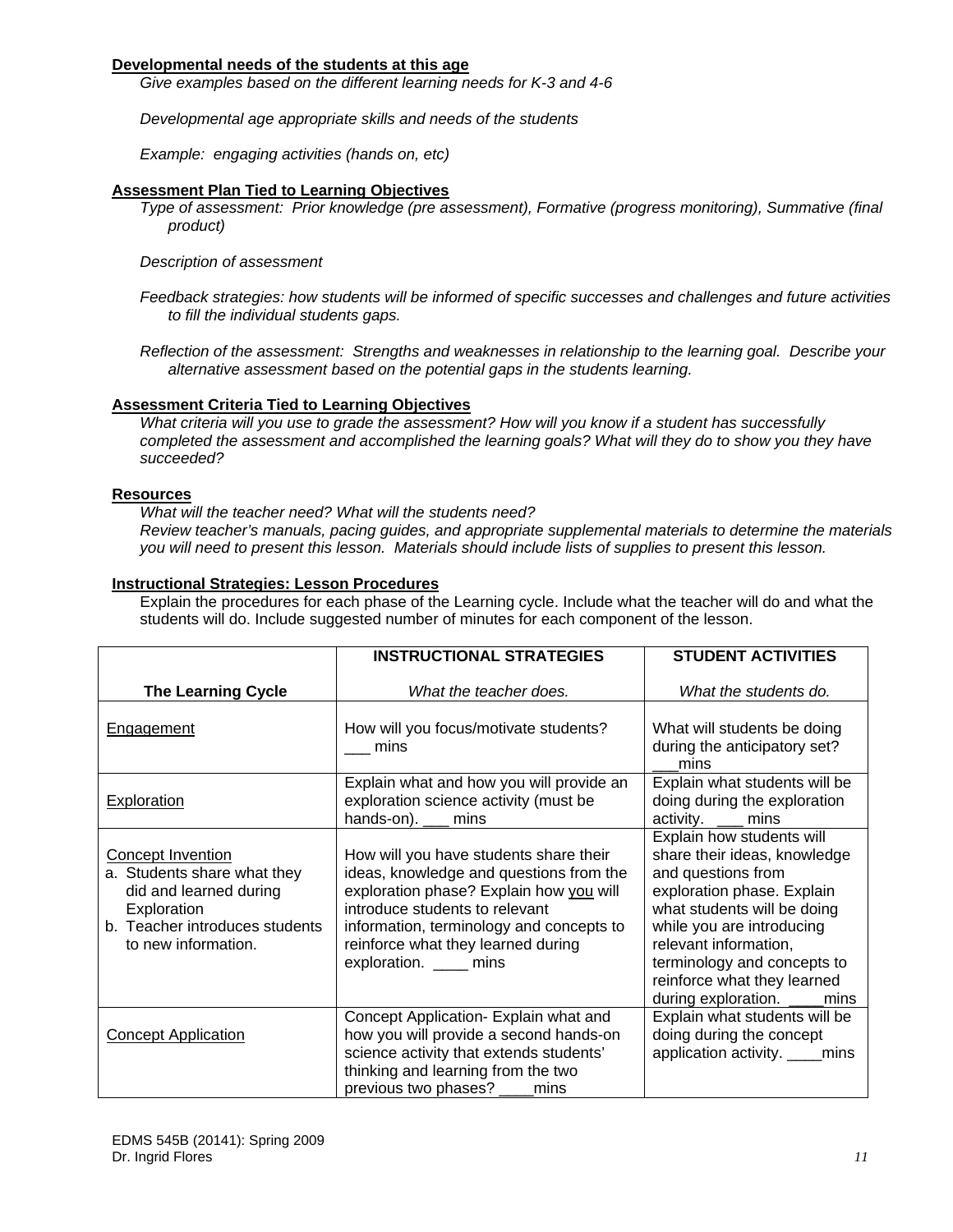# **Reflection**

## **Explain why the instructional strategies, student activities and resources are appropriate for this lesson.**

- Why are the instructional strategies and student activities appropriate for this class based on content and student development?
- How do they address the developmental needs of these students?
- How do they help the students make progress toward achieving the state adopted academic content standards for students in this content area?
- Understand connections between lesson content and the outside world.

## **Differentiated Instruction based on the Learning Goals and instructional Strategies:**

| 1. English Learner             |                     |                        |                    |
|--------------------------------|---------------------|------------------------|--------------------|
| <b>TASKS</b>                   | <b>Beginning EL</b> | <b>Intermediate EL</b> | <b>Advanced EL</b> |
| Identify 2 specific learning   |                     |                        |                    |
| needs based on the student     |                     |                        |                    |
| description                    |                     |                        |                    |
| Identify one instructional     |                     |                        |                    |
| strategy or student activity   |                     |                        |                    |
| that could challenge the       |                     |                        |                    |
| student                        |                     |                        |                    |
| Explain why the strategy or    |                     |                        |                    |
| activity you chose could       |                     |                        |                    |
| challenge the student based    |                     |                        |                    |
| on the learning needs of the   |                     |                        |                    |
| student                        |                     |                        |                    |
| Describe how you would         |                     |                        |                    |
| adapt the strategy or activity |                     |                        |                    |
| to meet the learning needs     |                     |                        |                    |
| of the student considering     |                     |                        |                    |
| subject matter pedagogy in     |                     |                        |                    |
| your description               |                     |                        |                    |
| Explain how your               |                     |                        |                    |
| adaptation would be            |                     |                        |                    |
| effective for the student in   |                     |                        |                    |
| making progress towards        |                     |                        |                    |
| the goals of your lesson       |                     |                        |                    |
| Explain how your               |                     |                        |                    |
| adaptation would be            |                     |                        |                    |
| effective for the student in   |                     |                        |                    |
| making progress toward         |                     |                        |                    |
| English language               |                     |                        |                    |
| development                    |                     |                        |                    |
| What progress monitoring       |                     |                        |                    |
| assessment would you           |                     |                        |                    |
| choose to obtain evidence      |                     |                        |                    |
| of the student's progress      |                     |                        |                    |
| towards a learning goal?       |                     |                        |                    |
| Give rationale for your        |                     |                        |                    |
| choice of assessment. Use      |                     |                        |                    |
| your knowledge of              |                     |                        |                    |
| academic content in this       |                     |                        |                    |
| lesson and this student's      |                     |                        |                    |
| learning needs in your         |                     |                        |                    |
| rationale.                     |                     |                        |                    |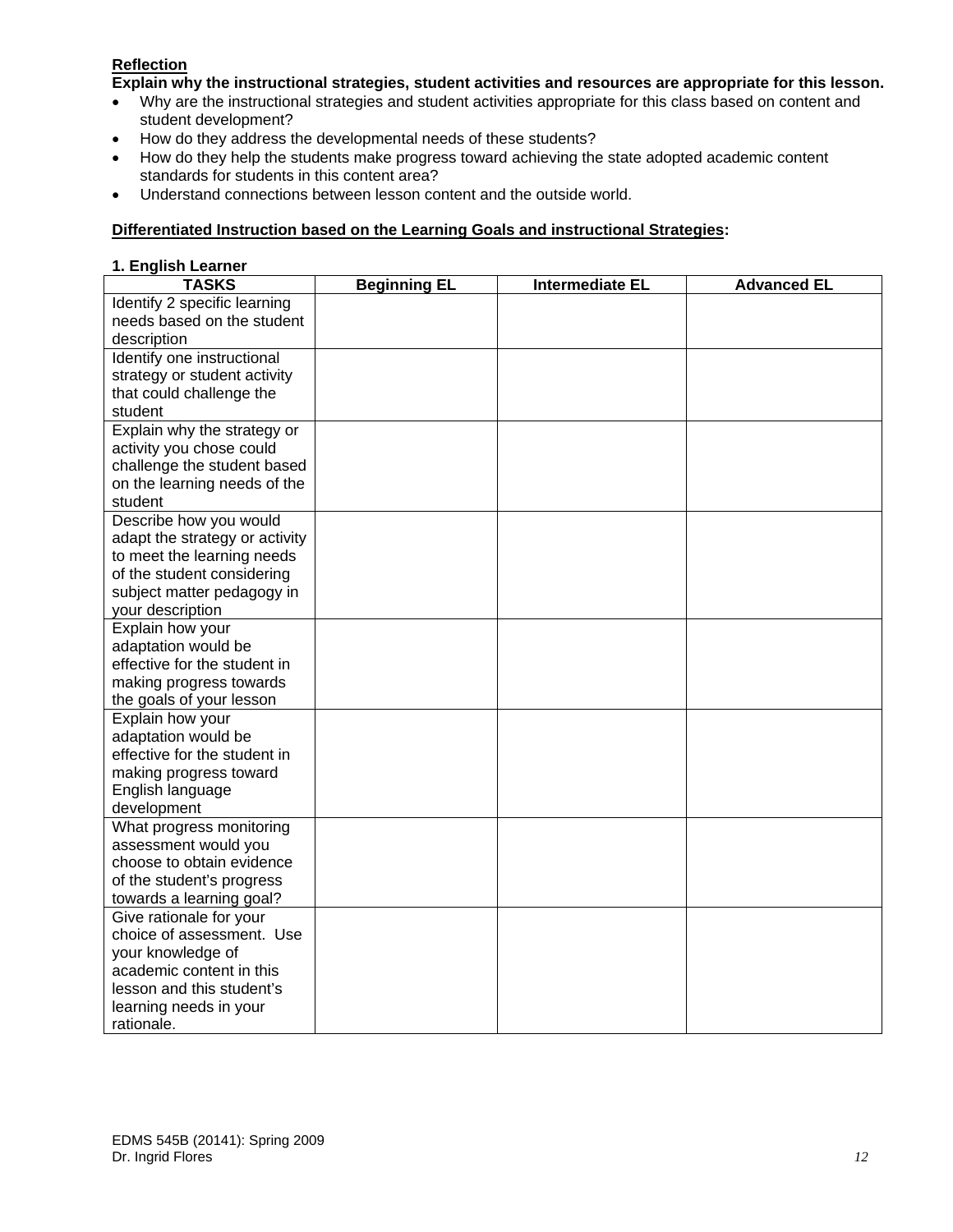# **2. Special Education**

| <b>TASKS</b>                                                       | <b>LEARNING DISABILITY</b> | PHYSICAL DISABILITY |
|--------------------------------------------------------------------|----------------------------|---------------------|
| Identify 1 instructional strategy or                               |                            |                     |
| student activity from the plans                                    |                            |                     |
| that could be challenging for the                                  |                            |                     |
| student considering the                                            |                            |                     |
| description of your student                                        |                            |                     |
| Explain why this strategy or                                       |                            |                     |
| activity could be challenging for                                  |                            |                     |
| the student based on your                                          |                            |                     |
| description                                                        |                            |                     |
| Describe how you would adapt                                       |                            |                     |
| the strategy or activity to meet                                   |                            |                     |
| the needs of the student                                           |                            |                     |
| Explain how your adaption would                                    |                            |                     |
| be effective for the student                                       |                            |                     |
| making progress toward                                             |                            |                     |
| achieving the learning goal                                        |                            |                     |
| Identify one additional                                            |                            |                     |
| instructional strategy or student                                  |                            |                     |
| activity that could be challenging                                 |                            |                     |
| for the student considering their                                  |                            |                     |
| learning needs                                                     |                            |                     |
| Explain why the strategy or                                        |                            |                     |
| activity you chose could be                                        |                            |                     |
| challenging for the student based                                  |                            |                     |
| on specific aspects of the student                                 |                            |                     |
| description                                                        |                            |                     |
| Describe how you would adapt                                       |                            |                     |
| the strategy or activity you                                       |                            |                     |
| identified to meet the needs of                                    |                            |                     |
| the student                                                        |                            |                     |
| What progress monitoring                                           |                            |                     |
| assessment would you choose to                                     |                            |                     |
| obtain evidence of the student's                                   |                            |                     |
| progress towards a learning                                        |                            |                     |
| goal?                                                              |                            |                     |
| Give rationale for your choice of                                  |                            |                     |
| assessment. Use your                                               |                            |                     |
| knowledge of academic content<br>in this lesson and this student's |                            |                     |
|                                                                    |                            |                     |
| learning needs in your rationale.                                  |                            |                     |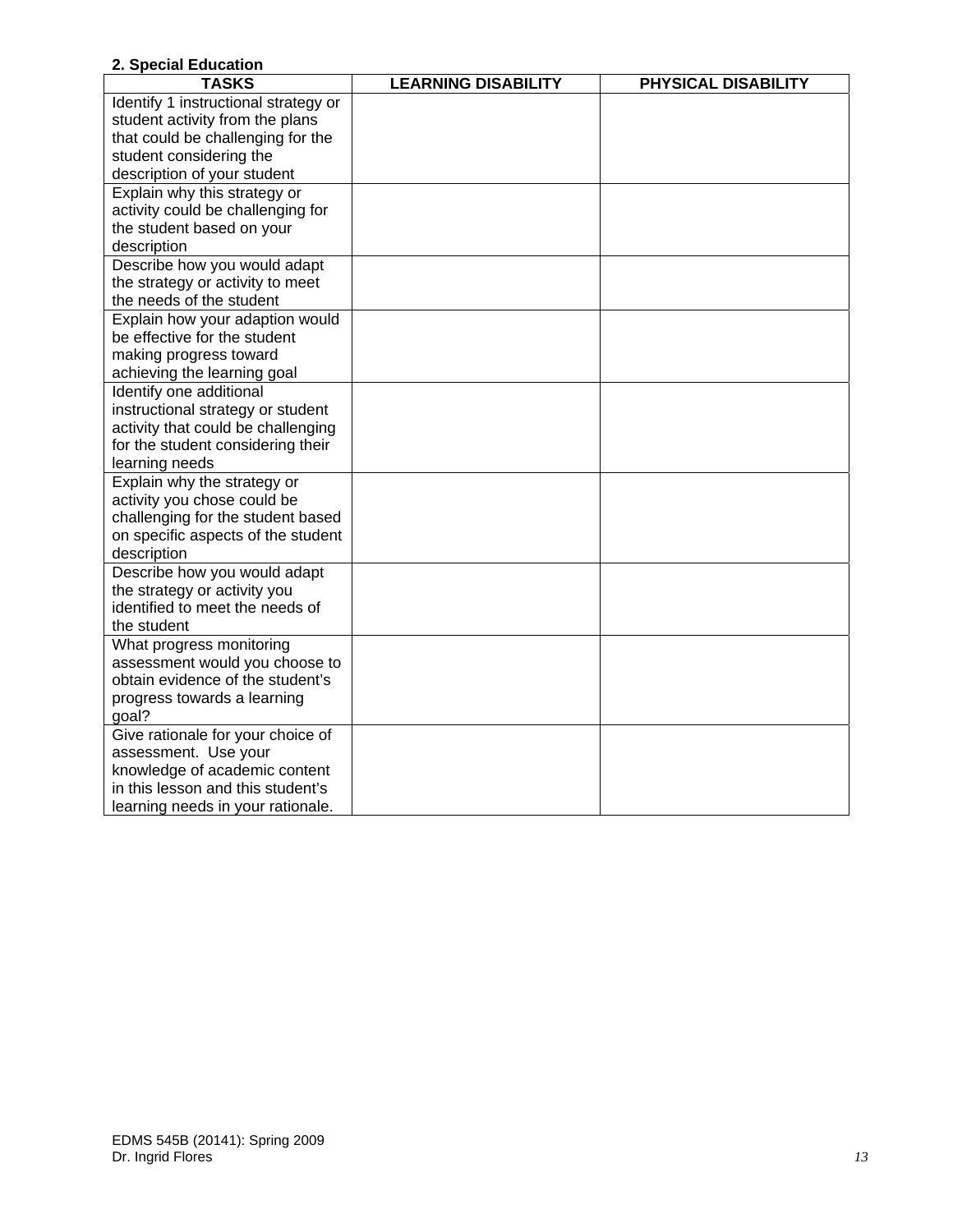| J. UM I L                             |                                       |
|---------------------------------------|---------------------------------------|
| <b>TASKS</b>                          | <b>Describe GATE students' needs:</b> |
| Identify 1 instructional strategy or  |                                       |
| student activity from the plans       |                                       |
| that will be challenging for the      |                                       |
| student considering the               |                                       |
| description of your student           |                                       |
| Explain why this strategy or          |                                       |
| activity will be beyond the           |                                       |
| students current ability and will     |                                       |
| challenge the student based on        |                                       |
| your description                      |                                       |
| Describe how you would adapt          |                                       |
| the strategy or activity to meet      |                                       |
| the needs of the student              |                                       |
| Explain how your adaption would       |                                       |
| be effective for helping the          |                                       |
| student make progress going           |                                       |
| beyond the learning goal              |                                       |
| Identify one additional               |                                       |
| instructional strategy or student     |                                       |
| activity that will be challenging for |                                       |
| the student considering their         |                                       |
| learning needs                        |                                       |
| Explain why the strategy or           |                                       |
| activity you chose will be            |                                       |
| challenging for the student based     |                                       |
| on specific aspects of the student    |                                       |
| description                           |                                       |
| Describe how you would adapt          |                                       |
| the strategy or activity you          |                                       |
| identified to meet the needs of       |                                       |
| the student                           |                                       |
| Explain how your adaptation           |                                       |
| would be effective for helping the    |                                       |
| student make progress toward          |                                       |
| going beyond achieving the            |                                       |
| learning goal                         |                                       |
| What progress monitoring              |                                       |
| assessment would you choose to        |                                       |
| obtain evidence of the student's      |                                       |
| progress towards learning goal?       |                                       |
| Give rationale for your choice of     |                                       |
| assessment. Use your                  |                                       |
| knowledge of academic content         |                                       |
| in this lesson and this student's     |                                       |
| learning needs in your rationale.     |                                       |

Also include in Lesson Design:

# **Applications to Everyday Life and Explanations (at least 3):**

**Science Content Background: (**1-2 pages minimum) summary of the content background

**Web Sites**: at least 3 interactive relevant web sites with descriptions **Children's Literature Books**: Title, author, publisher, year of 2 children's books on the topic. **References:** Title, author, publisher, year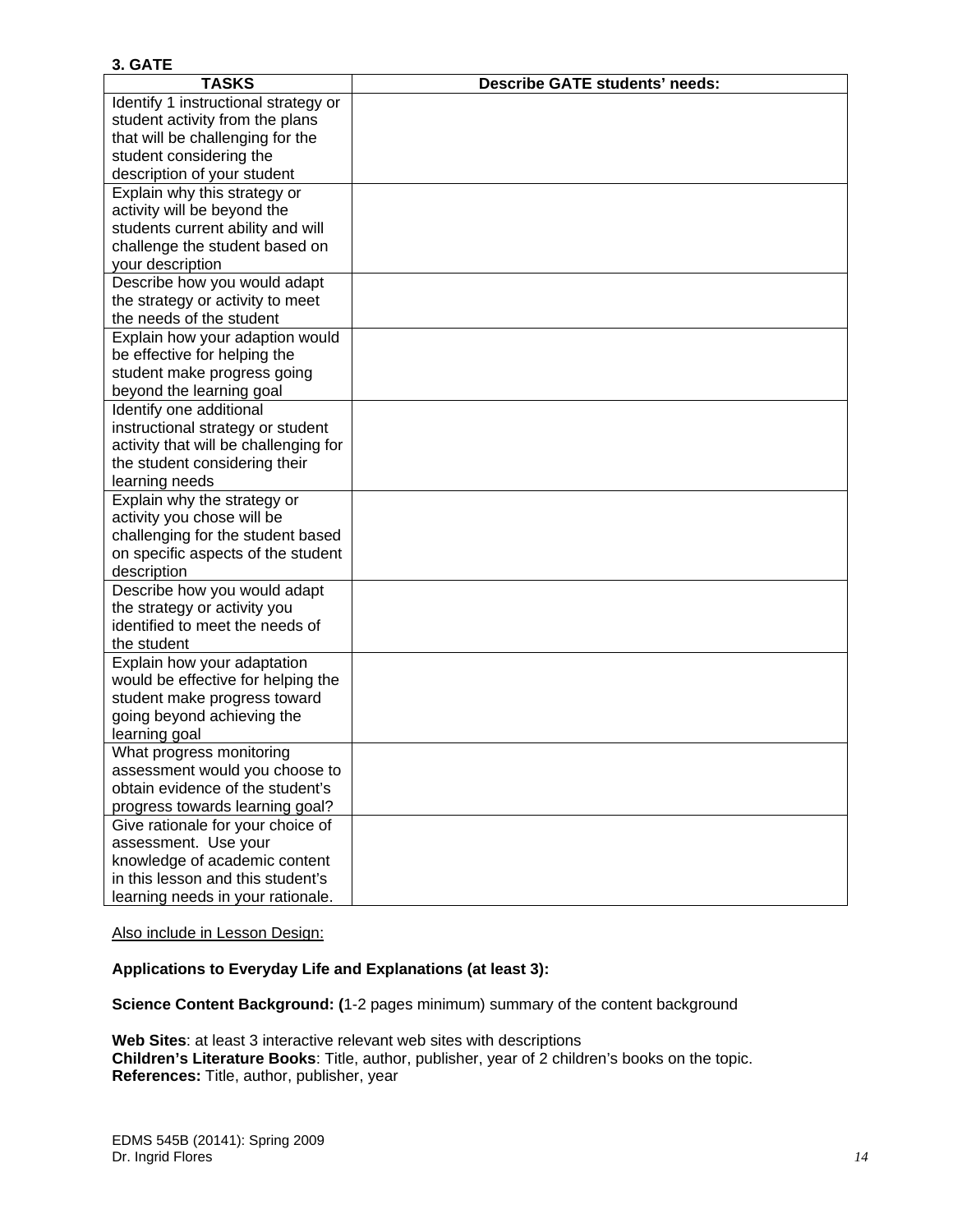# **5. Learning Cycle Lesson Drawings and Explanations** (individual) **- 10% total**

## **LC Lesson Drawings – 5%**

In your Lab Book—Reserve the first 2 pages in your Lab Book for a **Title Page** and for a **Table of Contents**. After a given Learning Cycle presentation, you will make drawings (at least one per lesson) illustrating what you learned during the lesson. Number each drawing for each lesson (Drawing #1, #2, #3, etc.). **At the top of each page, write the date, title of the lesson and the number of the Drawing**. **Label each of your drawings legibly.**. Be sure to pay attention during the lesson so that you have something to draw and a given drawing illustrates your understanding of the lesson. **Drawings should illustrate the major science concepts** that students were supposed to learn.

# **Each drawing will count 5 points towards your L.C. Lesson Drawings grade.**

Drawings will be assessed based on the following criteria:

- Does the Drawing illustrate the major science concepts taught in the lesson?
- Does the Drawing include legible labels?
- Does the Drawing make "sense"? Can one look at it and understand what was taught?

### **You must have at least a total of 10 drawings in your lab book. We will have more than 10 Learning Cycle Lessons; you are to choose at least 10 from among these.**

## **LC Lesson Explanations – 5%**

In your Lab Book--On the page immediately following each Drawing for a chosen Learning Cycle lesson presentation, you will write an explanation of the science concepts taught—about ½-1 page in length. Number each Explanation (Explanation #1, #2, #3, etc.). **At the top of each page, write the date, title of the lesson, and the number of the Explanation. Your writing should be in legible, complete sentences**. Be sure to pay attention during the lesson so that you have something to explain! Each explanation should be a complete description of the major science concepts that students were to learn during the lesson.

### **Each explanation will count 5 points towards your L.C. Lesson Explanations grade.**  Explanations will be assessed based on the following criteria:

- Does the Explanation describe the major science concepts taught in the lesson?
- Does the Explanation make "sense"? Can one read it and understand what was taught?
- Is each Explanation on a separate page from the drawings and the other explanations?

 **You must have a total of at least 10 explanations that correspond to the 10 drawings (at the very least) in your lab book. We will have more than 10 Learning Cycle Lessons; you are to choose 10 from among these for both drawings and explanations.**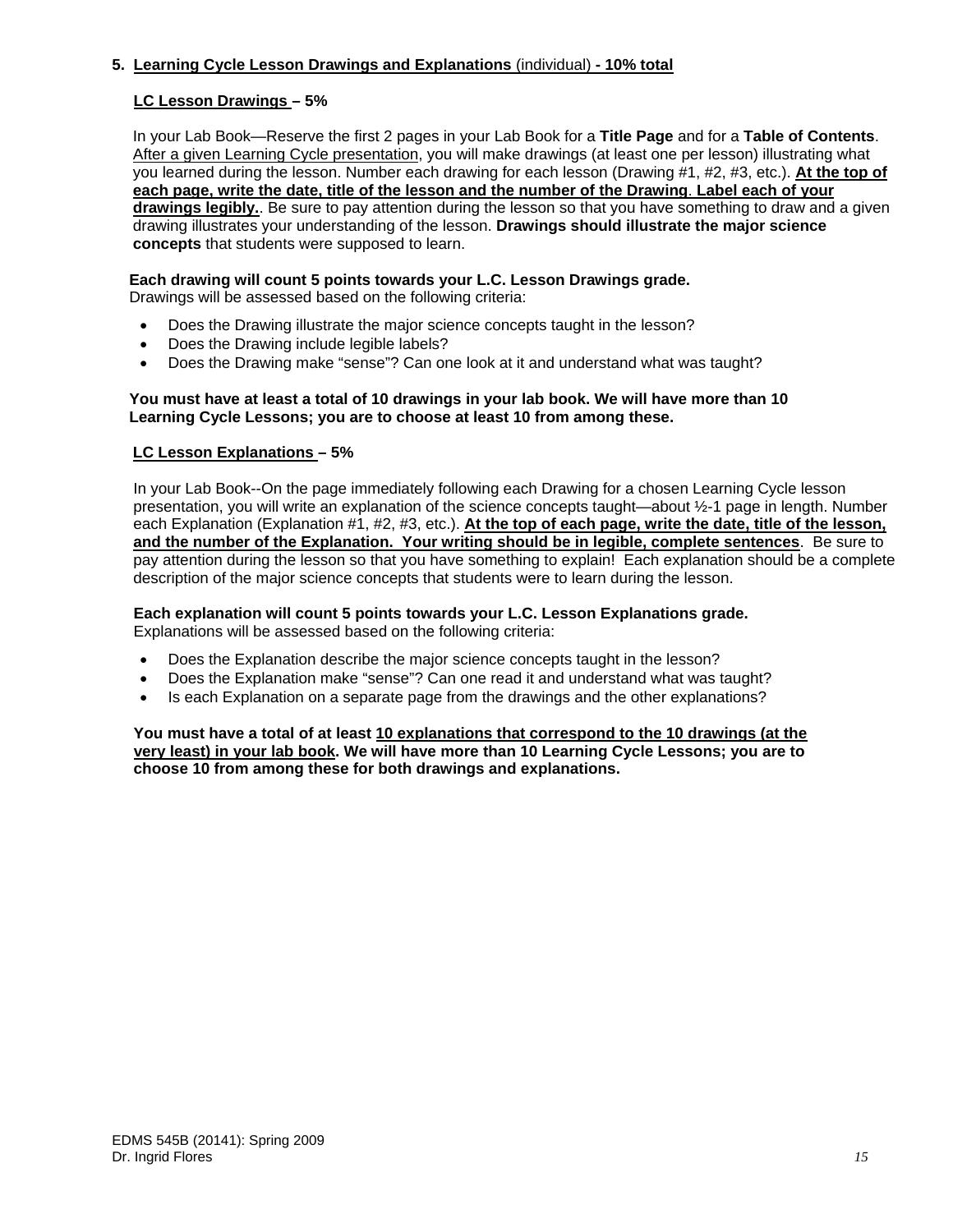# **6. Science Exploratorium Lesson Plan & Presentation** (in pairs) – **15%**

Develop an inquiry activity that uses a discrepant event appropriate for elementary students. You will work in groups as assigned in class.

You will prepare a hands-on science lesson and poster (trifold) about a discrepant event that leads to a science concept. You will present the lesson at an Elementary School Science Fair Exploratorium. The audience will be K-6 grade students at an elementary school to be identified later in the semester. Be sure you understand the concept(s) you are emphasizing, and that you can explain it. The activity should be developmentally appropriate, and should follow the NSTA Safety Guidelines. Prior to teaching the lesson, turn in the lesson plan to your instructor for review. After teaching the lesson, turn in a copy of your Reflection. The activity should include hands-on tasks and should emphasize particular science concepts. The activity should allow students to explore, and then you will explain the concept behind the activity. Make sure you have a concept application activity (different than that used in the exploration activity) in case there is time available for students.

On the day of the fair, you will do the activity repeatedly (about 10 times) to teams of about 7 students.

### **Type up an abbreviated group Lesson Plan (due a week before the Science Fair Exploratorium) with your names at the top and REFERENCES at the end of the lesson plan.**

- 1. Lesson title Create a "catchy" title that will attract and motivate students to engage in your activities.
- 2. Grade level
- 3. Content Area (Life, Physical, or Earth Science) & Subject Matter (for example, air pressure)
- 4. Science Concept (and definition) you are teaching. Write it out in a complete sentence. Do not say "The students will \_\_\_\_." (That is an objective, not a science concept.)
- 5. Essential Questions (ensure high order questions!)
- 6. 1-3 Learning (Behavioral) Objectives: The student will be able to \_\_\_\_\_\_\_\_\_\_ or, The student will demonstrate understanding of
- 7. California Science Content Standards addressed (both science content and I/E standards)
- 8. Materials and Resources (what the teacher needs; what the students need)
- 9. Description of the Learning Cycle Model of Instruction
	- a. Exploration (students start by making predictions followed by a hands-on science activity)
	- b. Concept Invention (students share findings from exploration; teacher gives concepts)
	- c. Concept Application Activity (a second hands-on science activity).

## **Exploratorium Reflection** (individual)

\*Turn in at class session after the Exploratorium.

\*Respond to the following

- a. How did the children respond? (What did they say and do?)
- b. How do the children's actions and responses demonstrate their level of understanding?
- c. How did you (or can you) improve upon your lesson to facilitate understanding?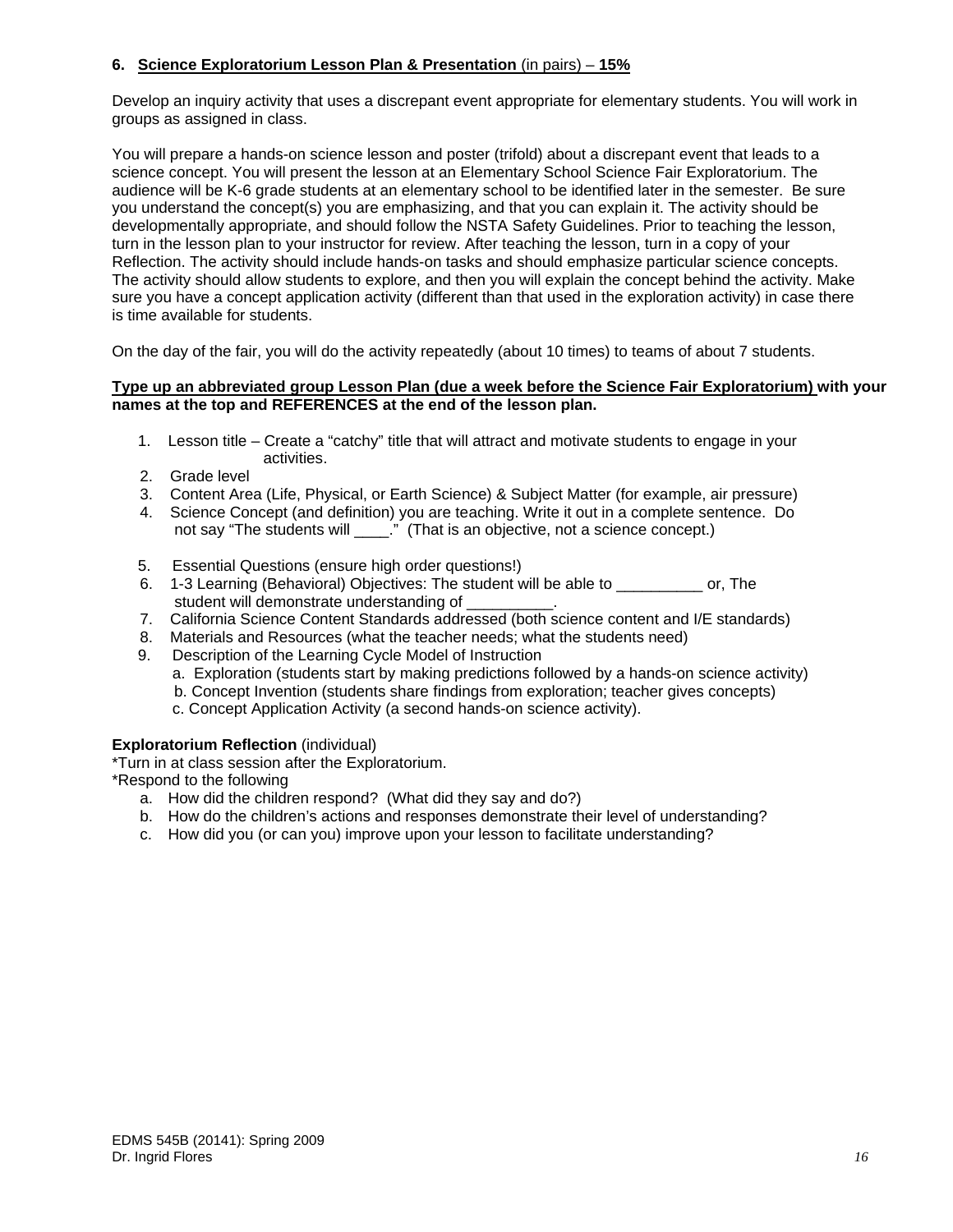## **7. Science Curriculum/Presentation** (teams of four; each writes one unit) **25%**

The goal of this assignment is for you to develop year-long plans for instruction in science based on the California Science Content Standards, as well as develop skills for teaching in the elementary grades. For this assignment, you will plan a year of science instruction for one grade level, based on the California Science Content Standards. You will divide the Science Content Standards for one grade level into four units. For each unit, you will use the science standards (and their descriptions in the Science Framework) to design enduring understandings, unit learning objectives, an end-of-unit assessment plan, and rubrics to use in grading the assessments. For the final part of this assignment you will develop ideas for three learning cycle lessons for each unit, based on the Science Standards, Enduring Understandings, Unit Learning Objectives and Final Assessments in the units. You will work in a group of four-- the same group for your project in your science course. You will relate the science course project topic to this Science Curriculum Plan.

When you complete this assignment, you will have a curriculum plan for teaching the science standards, units and lessons for teaching science for a full year for one grade level. We will share these, so that everyone leaves with curriculum plans, units and lessons for a full year of teaching science at all grade levels. You may share these with your cooperating teachers and use them in your student teaching.

# **Year-Long Science Curriculum for Grade \_\_\_**

**Overview of Year-Long Curriculum (Page 1 of Unit): Units Authors** Authors **Authors** 

**Brief description of each unit.** 

**Unit 1: Description:** 

**Unit 2: Description:** 

**Unit 3: Description:** 

**Unit 4: Description:**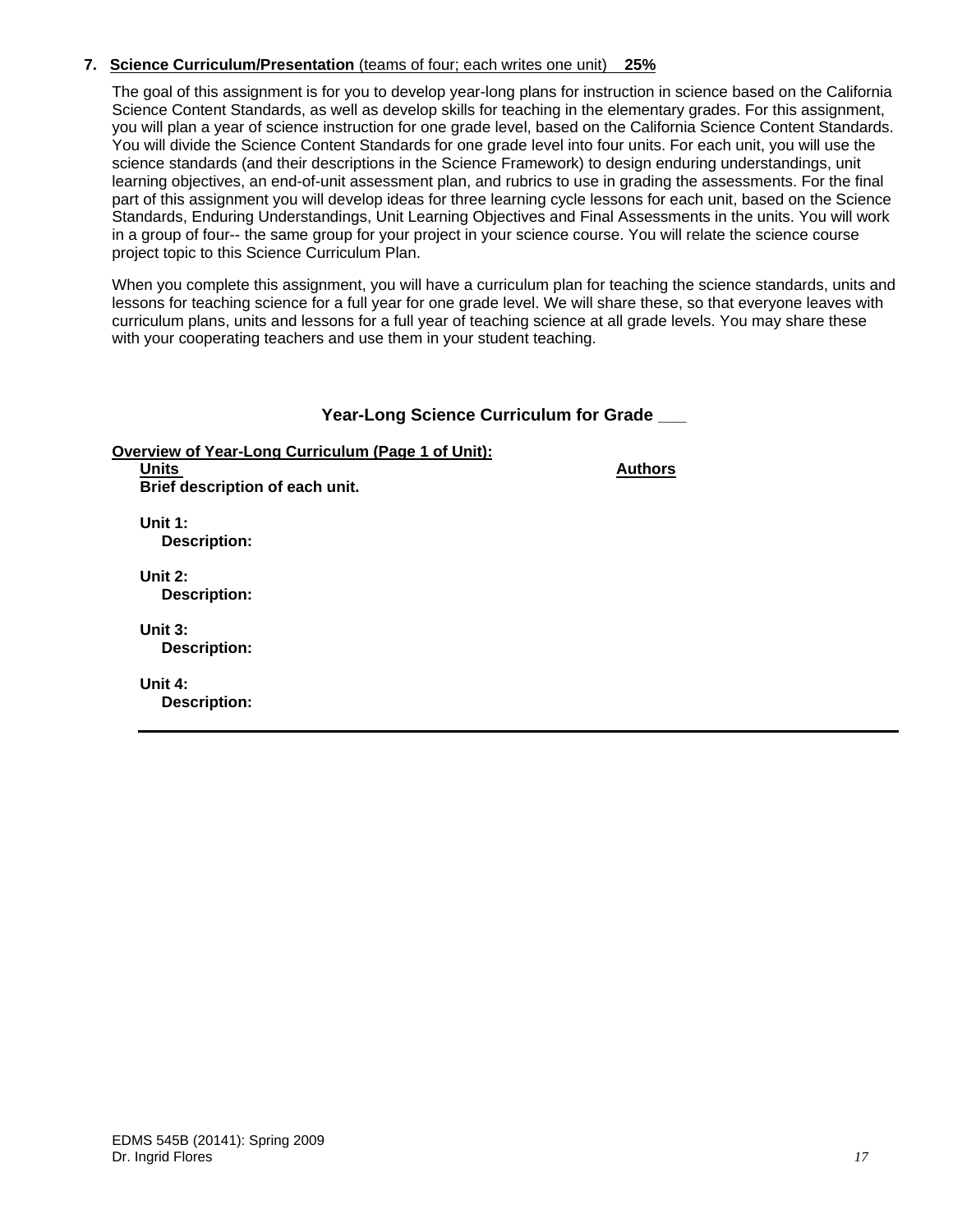**Each Unit:** 

- **Unit \_\_\_ (1, 2, 3 or 4) Plan**
- **1. Grade: \_\_\_\_\_**
- **2. Unit Title: \_\_\_\_\_\_\_\_\_\_\_\_\_\_\_\_**
- **3. Content Area: \_\_\_\_\_\_\_\_\_\_\_\_\_\_\_\_**
- **4. Subject Matter: \_\_\_\_\_\_\_\_\_\_\_\_\_\_\_\_**
- **5. Unit Timeline in Weeks \_\_\_\_\_\_\_\_\_\_\_\_\_\_\_\_**
- **6. Standards**  Content (Physical, Life, Earth Science) Standards Investigation and Experimentation Standards
- **7. Enduring Understandings** (info and processes you hope students remember & understand next year)
- **8. Unit Learning Objectives** (Informs what students can DO after instruction)

## **9. Teacher's Dilemma**

Based on a previous unit of study, write a brief scenario of possible challenges the learners may have had when presented with this unit based on the formative and summative assessments.

## **Scenario of Possible Challenges of Learners**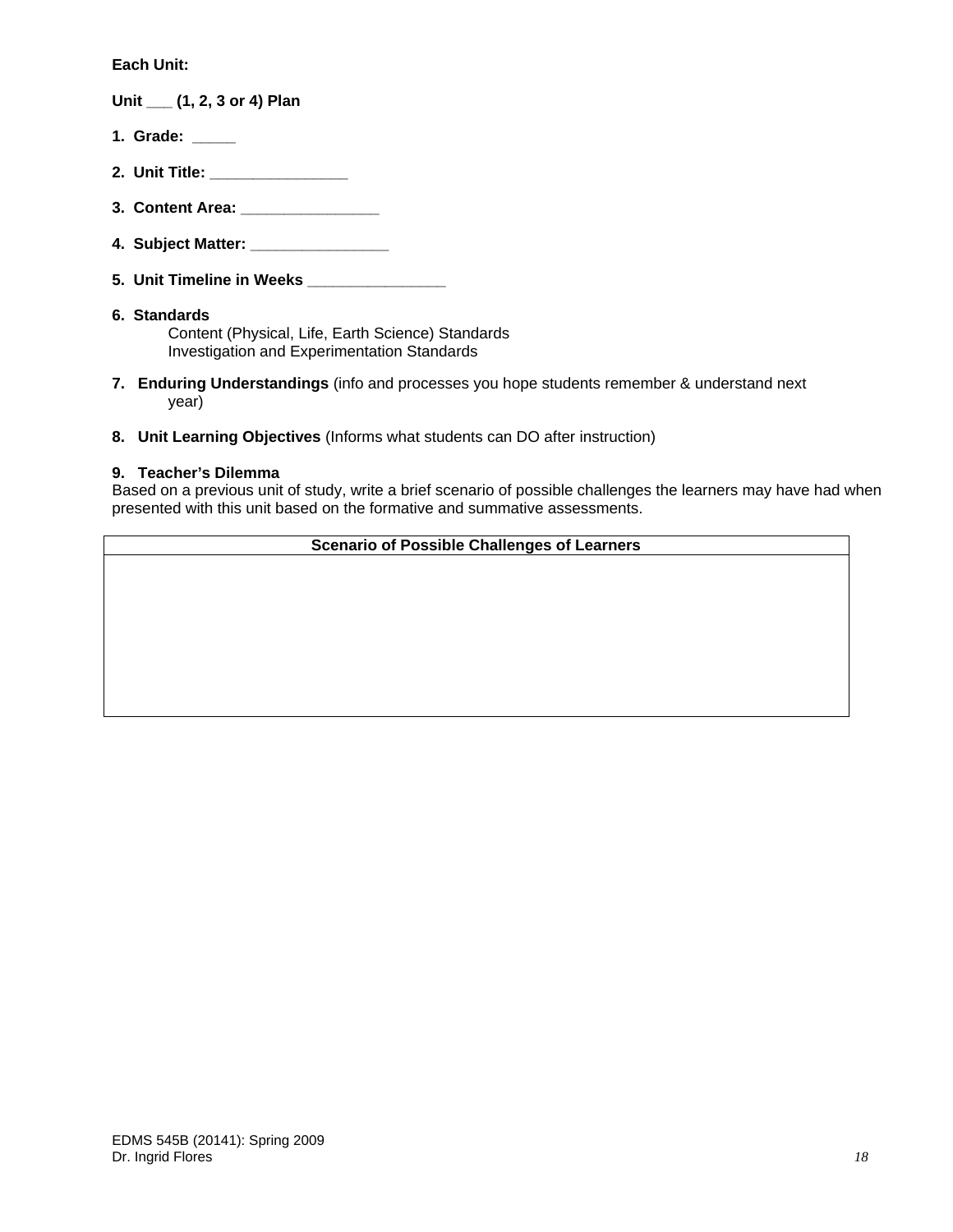## **10. Assessment Plan**

Days can be flexible due to where it is placed in the unit plan. Indicate the day in the second row.

| <b>ASSESSMENT</b>                                                                                                                                                                       | 1    | $\overline{\mathbf{2}}$ | $\overline{\mathbf{3}}$ | 4<br><b>Final Cumulative</b><br><b>Assessment</b> |
|-----------------------------------------------------------------------------------------------------------------------------------------------------------------------------------------|------|-------------------------|-------------------------|---------------------------------------------------|
| Which day of the unit?                                                                                                                                                                  | DAY: | DAY:                    | DAY:                    | DAY:                                              |
| <b>Goals Assessed:</b><br>Based on the content<br>standards and learning<br>goals                                                                                                       |      |                         |                         |                                                   |
| <b>Type &amp; Description</b>                                                                                                                                                           |      |                         |                         |                                                   |
| What type of<br>assessment will be<br>given?<br>Prior knowledge (pre<br>assessment),<br><b>Formative</b> (progress<br>monitoring),<br>Summative (final<br>assessment).                  |      |                         |                         |                                                   |
| Write out a description<br>of the assessment.                                                                                                                                           |      |                         |                         |                                                   |
| <b>Purpose</b><br>Reason for the<br>assessment                                                                                                                                          |      |                         |                         |                                                   |
| Implementation<br>and Criteria                                                                                                                                                          |      |                         |                         |                                                   |
| How will the<br>assessment be<br>conducted and<br>corrected?                                                                                                                            |      |                         |                         |                                                   |
| What criteria will you<br>use? (What will you<br>look at when grading?)                                                                                                                 |      |                         |                         |                                                   |
| <b>Feedback strategies</b><br>How students will be<br>informed of successes                                                                                                             |      |                         |                         |                                                   |
| and challenges<br><b>Informing instruction</b>                                                                                                                                          |      |                         |                         |                                                   |
| Determine what<br>material will need<br>review for identified<br>students, the students<br>who are near mastery<br>and students who have<br>learned the material<br>and need extension. |      |                         |                         |                                                   |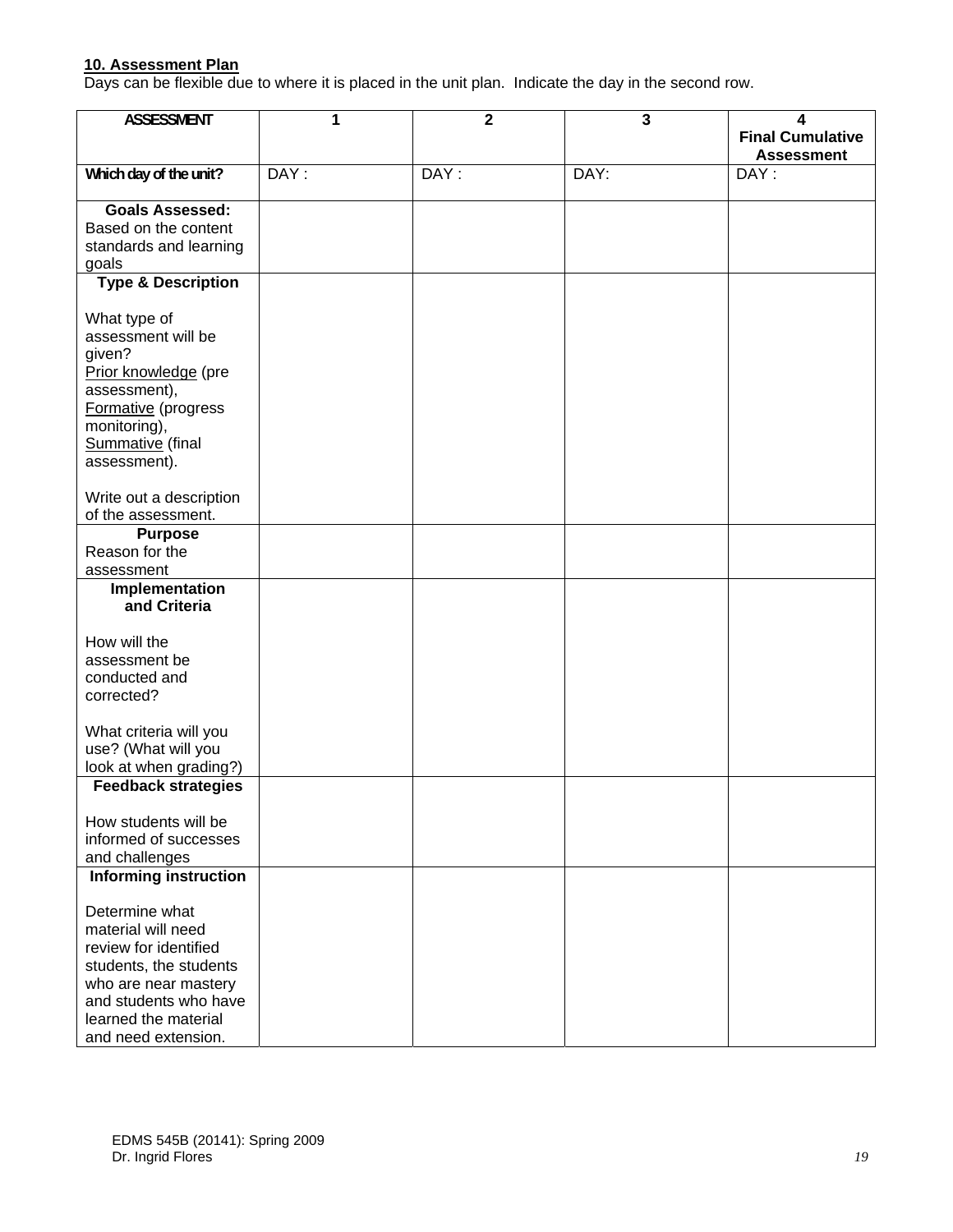## **Reflection of Assessment: Strengths and Weaknesses in relationship to the learning goal.**

|                                  | . |
|----------------------------------|---|
| Identify one strength in the     |   |
| assessment plan and explain      |   |
| why it is a strength in relation |   |
| to the learning goals.           |   |
| Identify one weakness in the     |   |
| assessment plan and explain      |   |
| why it is a weakness in relation |   |
| to the learning goals in this    |   |
| unit.                            |   |

 **Additional Assessment:** Describe your alternative assessment based on potential gaps in the students' learning. Project what additional assessments might be needed to determine mastery of the content standards and learning goals.

### **List of Additional Assessments**

**Another Additional Assessment:** You might have found this assessment in supplementary resources or teacher made. Write the additional assessment you would use to check student understanding.

#### **Describe Additional assessment**

Write your reasons why you feel this supplemental assessment would benefit student learning and improve your assessment plan by answering these reflective questions. Example: Answer the reflective questions based on how you as the teacher might use these to improve the assessment plan.

| When in the plan would you use this assessment?         |  |
|---------------------------------------------------------|--|
| What days would you use this supplemental               |  |
| assessment to give you further information on the       |  |
| progress of your students?                              |  |
| What goals would be assessed by this assessment?        |  |
| What additional information would you look for to       |  |
| ensure you have assessed the learning goals and         |  |
| content standards?                                      |  |
| What type of assessment would it be?                    |  |
| Formal or informal. Where did the assessment come       |  |
| from?                                                   |  |
| What would be the purpose of the assessment?            |  |
| Example: Example: reason for the assessment and         |  |
| what knowledge and skills are acquired.                 |  |
| How would you implement the assessment?                 |  |
| How the assessment will be conducted and corrected      |  |
| What feedback strategies would you use?                 |  |
| How would you inform students of their successes and    |  |
| challenges?                                             |  |
| How would the results of the assessment inform          |  |
| instruction?                                            |  |
| Determine what material will need review for identified |  |
| students, the students who are near mastery and         |  |
| students who have learned the material and need         |  |
| extension.                                              |  |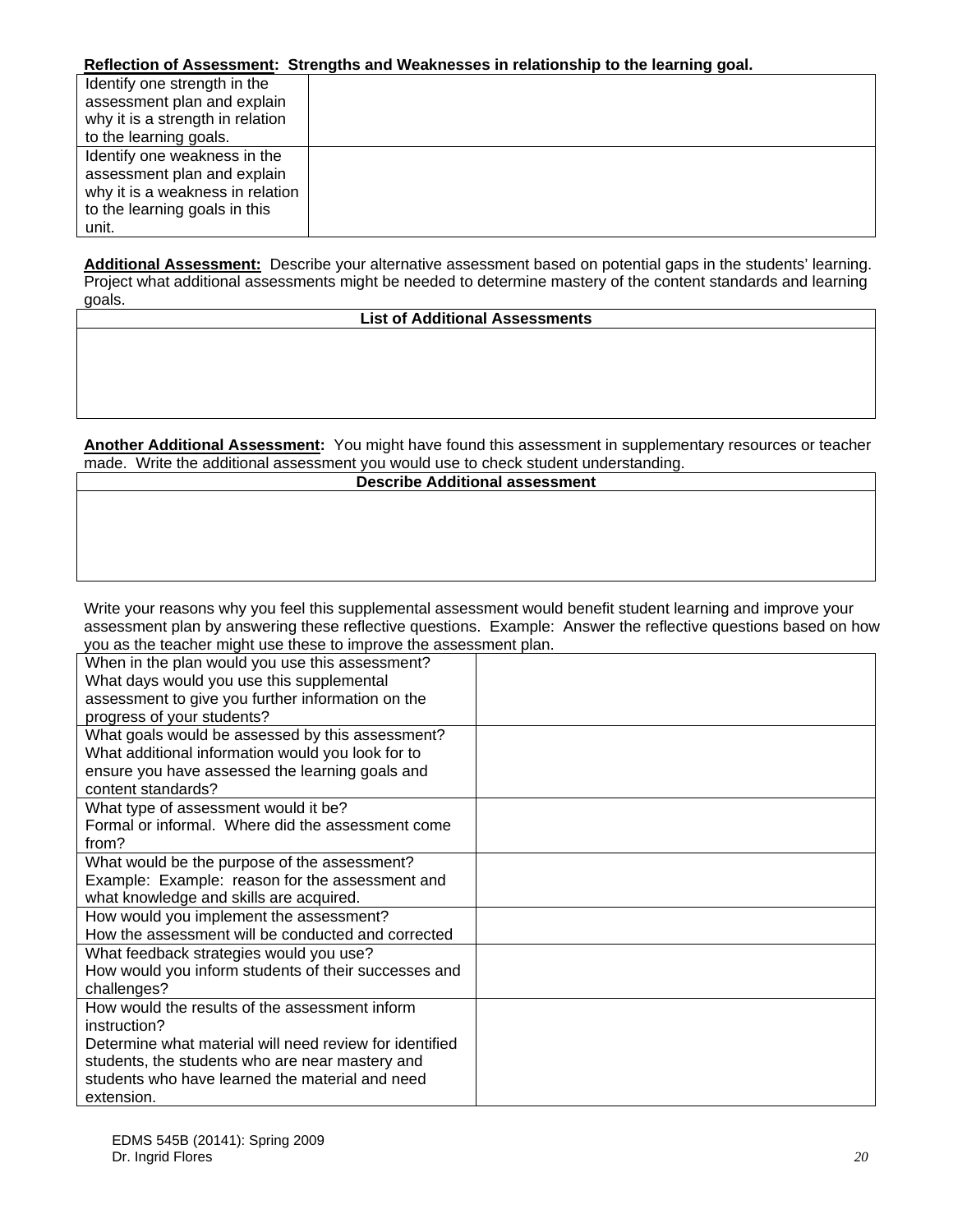Explain how the additional assessment you described improves your assessment plan.

Address the teacher's dilemma and need for more information about what the students really know and understand. Determine what the possible misconceptions might be and the student progress toward achieving the learning goals.

# **11. Ideas for 3 Lessons for each Unit.**

# **For each of three lessons, provide the following:**

**Grade Level**: What is the grade level?

**Lesson Title**: What is the title of your lesson?

**Student Groupings**: How will you group students for instruction?

**Content Area:** Science

**Subject Matter:** Life, Science Physical Science or Earth Science?

**Time Period for the Learning Experience:** *Example: two 30 minute sessions science* 

**State Science Standards: What standards are addressed?** Include at least 1 science area (life science, physical science, or earth science) standard and 1 investigation standard.

**Learning Objectives based on the Content Standards.**? What do you want students to be able to do? Write in complete sentences. Use an action verb and explain how students will demonstrate their new knowledge and understanding. "The students will example the students will contain the students of the students

**Science Concept(s):** What are you trying to teach? Do not say "The students will \_\_\_\_." (That is an objective, not a concept.)

**Essential Questions** (higher level; see Bloom's taxonomy): What are your essential questions for this concept? What leads to the big idea? (be sure these are not lower level fact or info. questions)

**Resources:** What will the teacher need? What will the students need?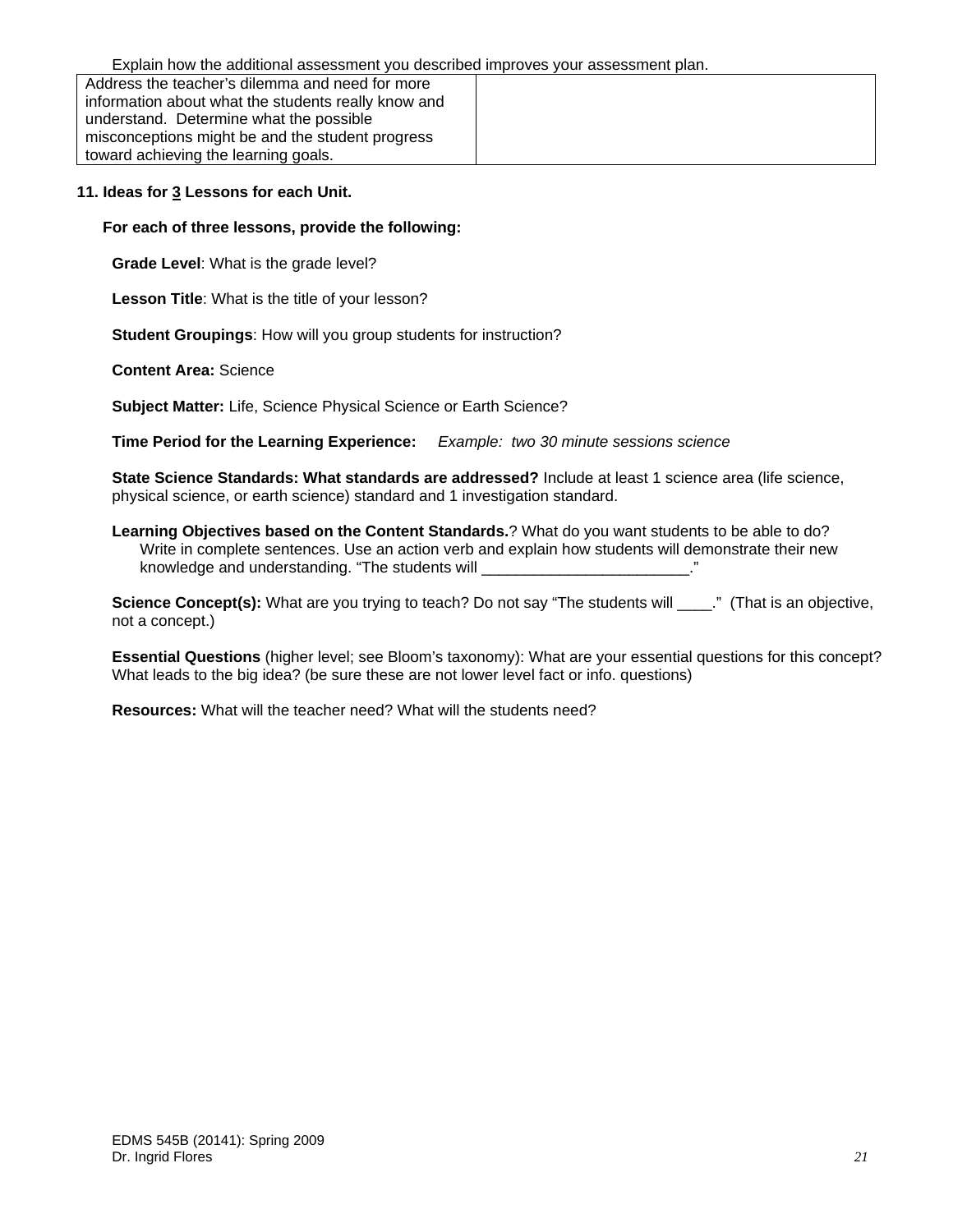BRIEFLY Explain the procedures for each phase of the Learning cycle.

|                                                                                                                                                           | <b>INSTRUCTIONAL STRATEGIES</b>                                                                                                                                                                                                                                            | <b>STUDENT ACTIVITIES</b>                                                                                                                                                                                                                                                                            |
|-----------------------------------------------------------------------------------------------------------------------------------------------------------|----------------------------------------------------------------------------------------------------------------------------------------------------------------------------------------------------------------------------------------------------------------------------|------------------------------------------------------------------------------------------------------------------------------------------------------------------------------------------------------------------------------------------------------------------------------------------------------|
| <b>The Learning Cycle</b>                                                                                                                                 | What the teacher does.                                                                                                                                                                                                                                                     | What the students do.                                                                                                                                                                                                                                                                                |
| <b>Engagement</b>                                                                                                                                         | How will you focus/motivate students?<br>mins                                                                                                                                                                                                                              | What will students be doing<br>during the anticipatory set?<br>mins                                                                                                                                                                                                                                  |
| <b>Exploration</b>                                                                                                                                        | Explain what and how you will provide an<br>exploration science activity (must be<br>hands-on). <u>___</u> mins                                                                                                                                                            | Explain what students will be<br>doing during the exploration<br>activity. <u>__</u> mins                                                                                                                                                                                                            |
| <b>Concept Invention</b><br>a. Students share what they<br>did and learned during<br>Exploration<br>b. Teacher introduces<br>students to new information. | How will you have students share their<br>ideas, knowledge and questions from the<br>exploration phase? Explain how you will<br>introduce students to relevant<br>information, terminology and concepts to<br>reinforce what they learned during<br>exploration. ____ mins | Explain how students will<br>share their ideas, knowledge<br>and questions from<br>exploration phase. Explain<br>what students will be doing<br>while you are introducing<br>relevant information,<br>terminology and concepts to<br>reinforce what they learned<br>during exploration. ____<br>mins |
| <b>Concept Application</b>                                                                                                                                | Concept Application- Explain what and<br>how you will provide a second hands-on<br>science activity that extends students'<br>thinking and learning from the two<br>previous two phases? ____ mins                                                                         | Explain what students will be<br>doing during the concept<br>application activity. ____mins                                                                                                                                                                                                          |

## **8. Course Reflection: 5%**

Specific prompts will be provided in class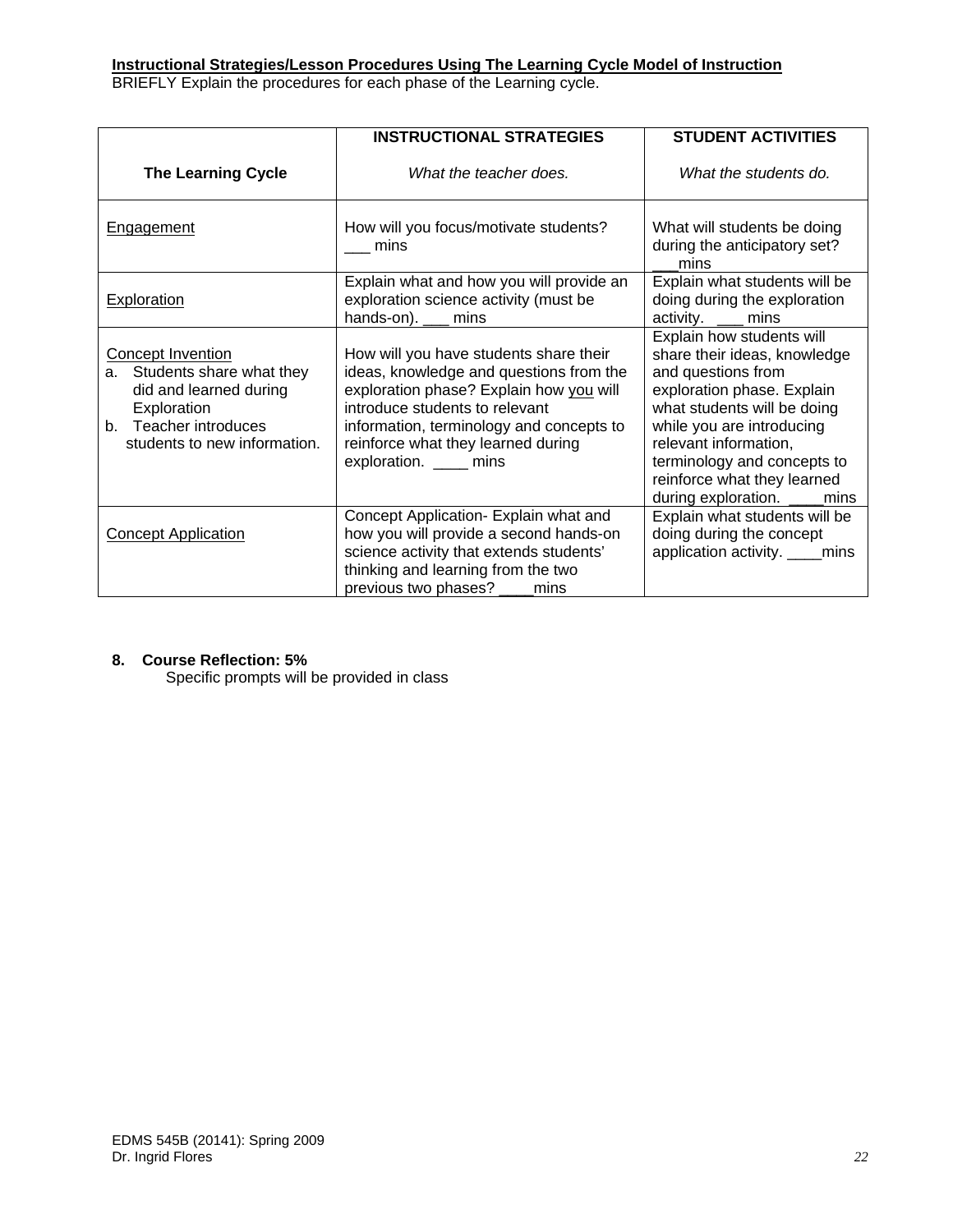### **EDMS 545B COURSE SCHEDULE OF TOPICS AND ASSIGNMENTS: SPRING 2009**

# **PRELIMINARY SCHEDULE**

| <b>DATE</b>        | <b>COURSE TOPICS &amp; ASSIGNMENTS</b>                                                                                                             | <b>CHAPTERS</b>       |
|--------------------|----------------------------------------------------------------------------------------------------------------------------------------------------|-----------------------|
| 1/26/09            | Possible Outcomes: Your Goals and Course Goals                                                                                                     |                       |
| Class 1            | • Course Overview: Syllabus and Text                                                                                                               |                       |
|                    | • The Nature of Science                                                                                                                            | 1 and $2$             |
|                    | • Science Content Standards Overview:                                                                                                              |                       |
|                    | • Introduction to The Learning Cycle Model of Instruction:                                                                                         |                       |
|                    | <b>Instructor Led Learning Cycle Lesson Explanation</b>                                                                                            |                       |
|                    | • Divide into groups of 3 for Leadership of Hands-on Learning Cycle Lessons                                                                        |                       |
|                    | • Divide into groups of 4 for Year-Long Curriculum                                                                                                 |                       |
|                    | • Bring Text, Science Framework, and Lab Comp book to next class. In addition,                                                                     |                       |
|                    | download and print out California Science Content Standards, Grades K-8 to<br>next class http://www.cde.ca.gov/BE/ST/SS/documents/sciencestnd.pdf  |                       |
|                    | • Bring CA science content standards to all classes.                                                                                               |                       |
|                    |                                                                                                                                                    |                       |
|                    | For next session: Science Framework/Standards Activity 3A due (see p.8 syllabus)<br>Bring Task 3B to class to begin work with grade level group on | Framework<br>pp. 1-22 |
|                    | Task 3C                                                                                                                                            |                       |
| 2/02/09            | Turn in Science Framework/Standards Task 3A                                                                                                        |                       |
| Class <sub>2</sub> | Turn in Science Framework/Standards Task 3B                                                                                                        |                       |
|                    | • Science Framework/Standards: Complete work on Task 3C with grade level                                                                           | $3$ and $4$           |
|                    | $group - (see p. 8 syllabus).$                                                                                                                     |                       |
|                    | • Science Framework/Standards Task 3C Team Presentation                                                                                            |                       |
|                    | • Concept Mapping                                                                                                                                  |                       |
|                    | • Writing Learning Objectives, Science Concepts & Essential Questions                                                                              |                       |
|                    | • Instructor Led Learning Cycle Lesson on Matter (in Ch. 4)                                                                                        |                       |
|                    | • Drawings and Explanations in Composition Book                                                                                                    |                       |
|                    | • Team time for Learning Cycle Lessons                                                                                                             |                       |
|                    | For next session: Draw Concept Map on Ch 3 or 4 in Blue Book.                                                                                      |                       |
| 2/09/09            | Turn in Reading Journal                                                                                                                            |                       |
| Class 3            | • Science Process Skills and Scientific Attitudes                                                                                                  | 5 and 6               |
|                    | • Instructor Led Learning Cycle Lesson on Heat Transfer (in Ch. 5)                                                                                 |                       |
|                    | • Team 1 Learning Cycle Lesson on topic from Ch. 6                                                                                                 |                       |
|                    | • Drawings and Explanations in Composition Book                                                                                                    |                       |
|                    | • Minds of Our Own: Lessons From Thin Air: Understanding science concepts                                                                          |                       |
|                    | For next session: Draw Concept Map on Ch 5 or 6 in Blue Book                                                                                       |                       |
| 2/16/09            | Turn in Reading Journal                                                                                                                            |                       |
| Class 4            | • Teaching Science to English Language Learners                                                                                                    | $7$ and $8$           |
|                    | • Instructor Led Learning Cycle Lesson on Electricity (in Ch. 7)                                                                                   |                       |
|                    | • Team 2 Learning Cycle Lesson on topic from Ch. 7                                                                                                 |                       |
|                    | • Safety in the Science Classroom                                                                                                                  |                       |
|                    | • Team time for Learning Cycle Lessons                                                                                                             |                       |
|                    | For next session: Draw Concept Map on Ch 7 or 8 in Blue Book.                                                                                      |                       |
|                    |                                                                                                                                                    |                       |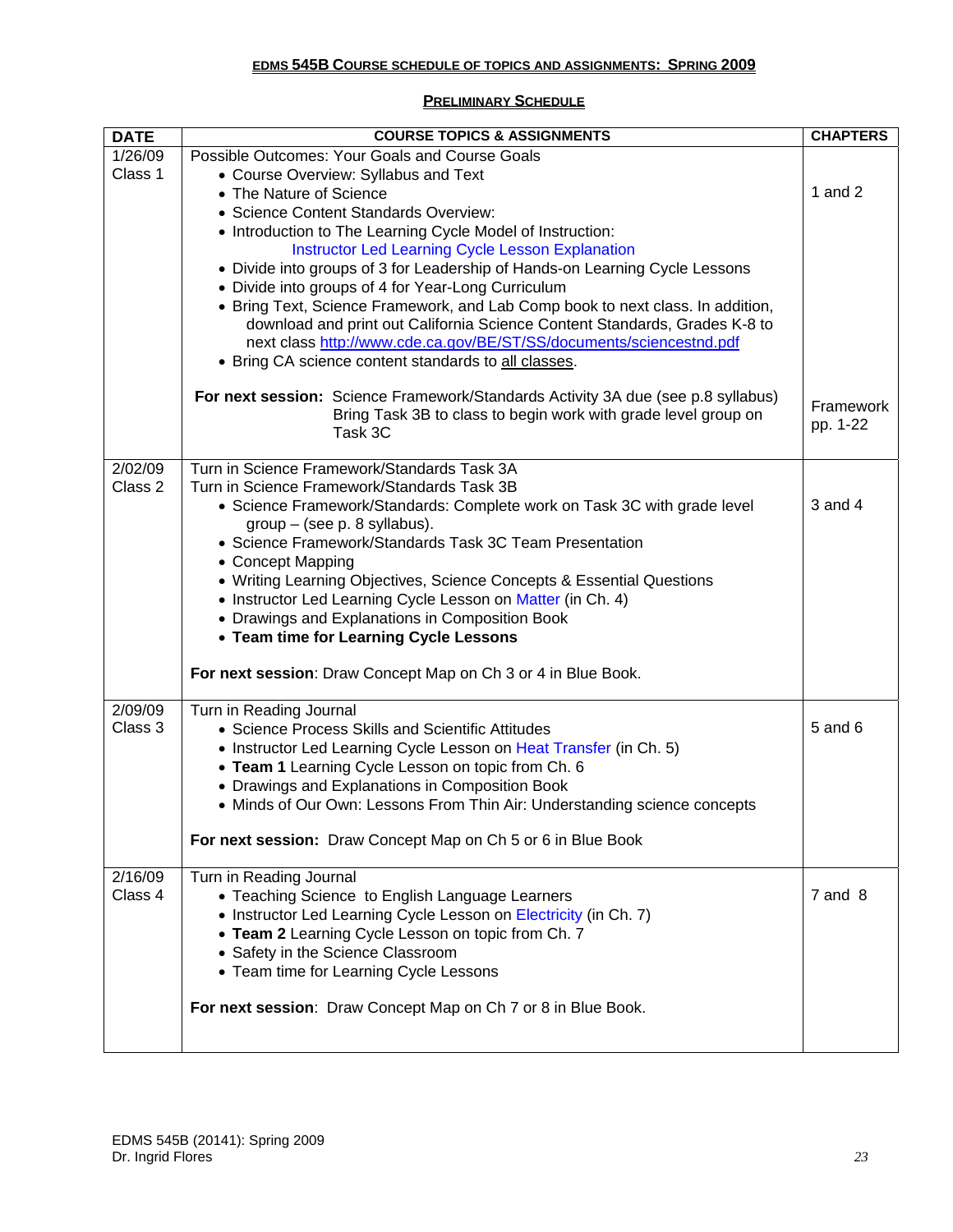| 2/23/09<br>Class 5 | Turn in Reading Journal<br>• Work on Science Curriculum Unit: Grade Level Groups                                                 | 9 and 10          |
|--------------------|----------------------------------------------------------------------------------------------------------------------------------|-------------------|
|                    | • Performance Assessments                                                                                                        |                   |
|                    | • Developing Criteria for Assessing Learning and Using Rubrics to Show Criteria                                                  |                   |
|                    | • Instructor Led Learning Cycle Lesson on Light (in Ch. 9)<br>• Team 3 Learning Cycle Lesson on topic from Ch. 9                 |                   |
|                    | • Team time for Learning Cycle Lessons                                                                                           |                   |
|                    | For next session: Draw Concept Map on Ch 9 or 10 in Blue Book.                                                                   |                   |
| 3/02/09            | Turn in Reading Journal                                                                                                          |                   |
| Class 6            | • NSTA Position Statements on Elementary Science and Assessments                                                                 |                   |
|                    | • Integrating Writing into Science Activities                                                                                    | 11 and 12         |
|                    | • Work on Science Curriculum Unit: Grade Level Groups                                                                            |                   |
|                    | • Instructor Led Learning Cycle Lesson on Flight (in Ch. 11)<br>• Select Partners for Science Exploratorium (work in pairs)      |                   |
|                    | • Team 4 Learning Cycle Lesson on topic from Ch. 12                                                                              |                   |
|                    | For next session: Draw Concept Map on Ch 11 or 12 in Blue Book                                                                   |                   |
| 3/09/09            | Turn in Reading Journal                                                                                                          |                   |
| Class 7            | • Work on Science Curriculum Unit: Grade Level Groups                                                                            | 13, 14, and       |
|                    | • Instructor Led Learning Cycle Lesson on Geology/Topography (Ch. 15)                                                            | 15                |
|                    | • Inclusion and Teaching Science to Students with Special Needs<br>• Team 5 Learning Cycle Lesson on topic from Ch. 14           |                   |
|                    | • Team 6 Learning Cycle Lesson on topic from Ch. 13                                                                              |                   |
|                    | • Science Exploratorium Planning time                                                                                            |                   |
|                    | For next session: Draw Concept Map on Ch. 13 or 14 or 15 in Blue Book.                                                           |                   |
|                    |                                                                                                                                  |                   |
| 3/16/09            | Turn in Reading Journal                                                                                                          |                   |
| Class 8            | • Turn in abbreviated Lesson for Science Exploratorium and "Data Sheet"<br>• Work on Science Curriculum Unit: Grade Level Groups | 16, 18, and<br>19 |
|                    | • Instructor Led Learning Cycle Lesson on Animals (Ch. 19)                                                                       |                   |
|                    | • Inclusion and Teaching Science to Students with Special Needs                                                                  |                   |
|                    | • Team 7 Learning Cycle Lesson on topic from Ch. 16                                                                              |                   |
|                    | For next session: Draw Concept Map on Ch. 16 or 18 or 19 in Blue Book.                                                           |                   |
| 3/23/09            | Meet at Jack's Pond Nature Center; We will begin at 1:15                                                                         |                   |
| Class 9            | • Turn in Reading Journal.                                                                                                       | 17 and 20         |
|                    | • DUE: Turn in Learning Cycle Lesson Drawings and Explanations Lab Book<br>• Nature Center Lesson Activities                     |                   |
|                    |                                                                                                                                  |                   |
|                    | For next session: Draw Concept Map on Ch 17 or 20 in Blue Book.                                                                  |                   |
| $3/30/ -$          | <b>SPRING BREAK</b>                                                                                                              |                   |
| 4/04/09            |                                                                                                                                  |                   |
| 4/06/09            | 12:00 PM: Meet at an Elementary School for Exploratorium- Location TBD                                                           |                   |
| Class 10           | • Bring copies of Data Sheets for the elementary children                                                                        | 21                |
|                    | • Turn in Reading Journal                                                                                                        |                   |
|                    | • Upload Exploratorium Lesson Plan and Data Sheet to WebCT Discussion Thread                                                     |                   |
|                    | For next session: Draw Concept Map on Ch. 21 in Blue Book.                                                                       |                   |